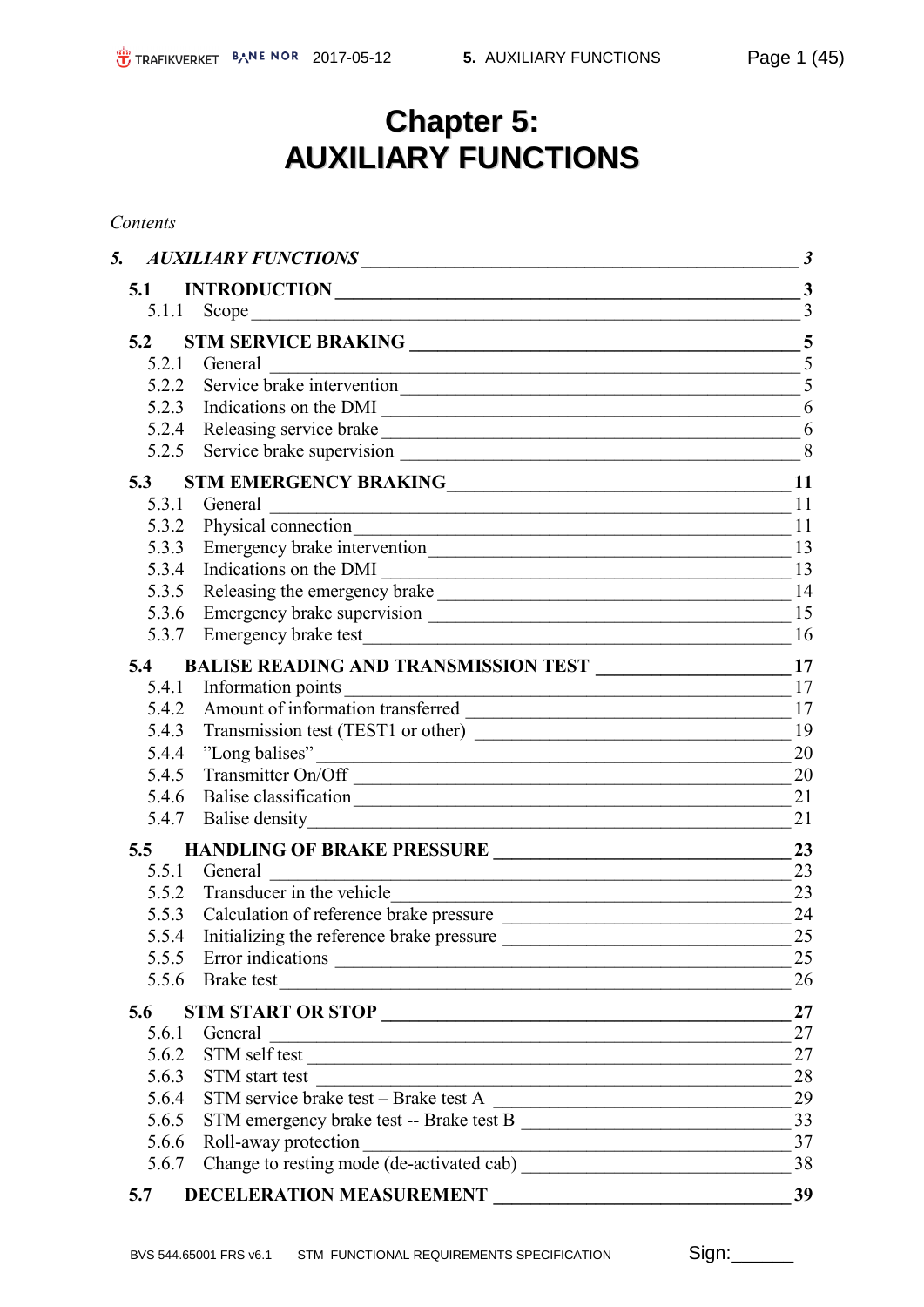|     | 5.7.1 General                                 | 39 |
|-----|-----------------------------------------------|----|
|     | 5.7.2 Measurement                             | 39 |
|     | 5.7.3 Indication                              | 41 |
|     | 5.7.4 Updating the brake percentage parameter | 42 |
| 5.8 | <b>INDEX</b>                                  | 45 |
|     | 5.8.1 Changes, figures & tables               | 45 |

*Contents lists of figures and tables: refer to the final chapter.*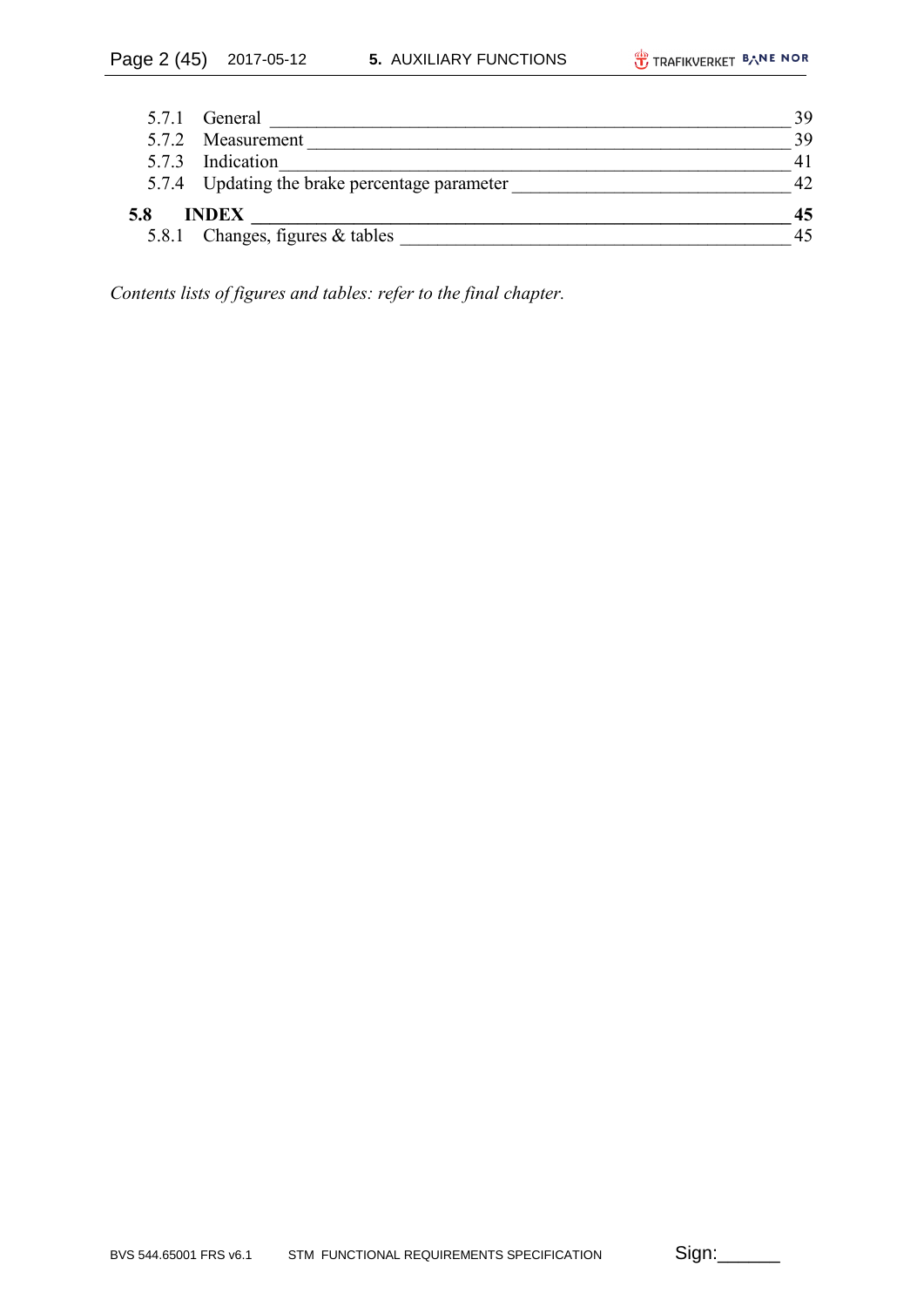# <span id="page-2-0"></span>**5. AUXILIARY FUNCTIONS**

## <span id="page-2-1"></span>**5.1 INTRODUCTION**

## <span id="page-2-2"></span>**5.1.1 Scope**

This document specifies the following STM functions:

- Brake pressure measurement
- Service and emergency braking
- Balise reading and testing
- Start/stop functionality
- Rolling detection
- Deceleration measurement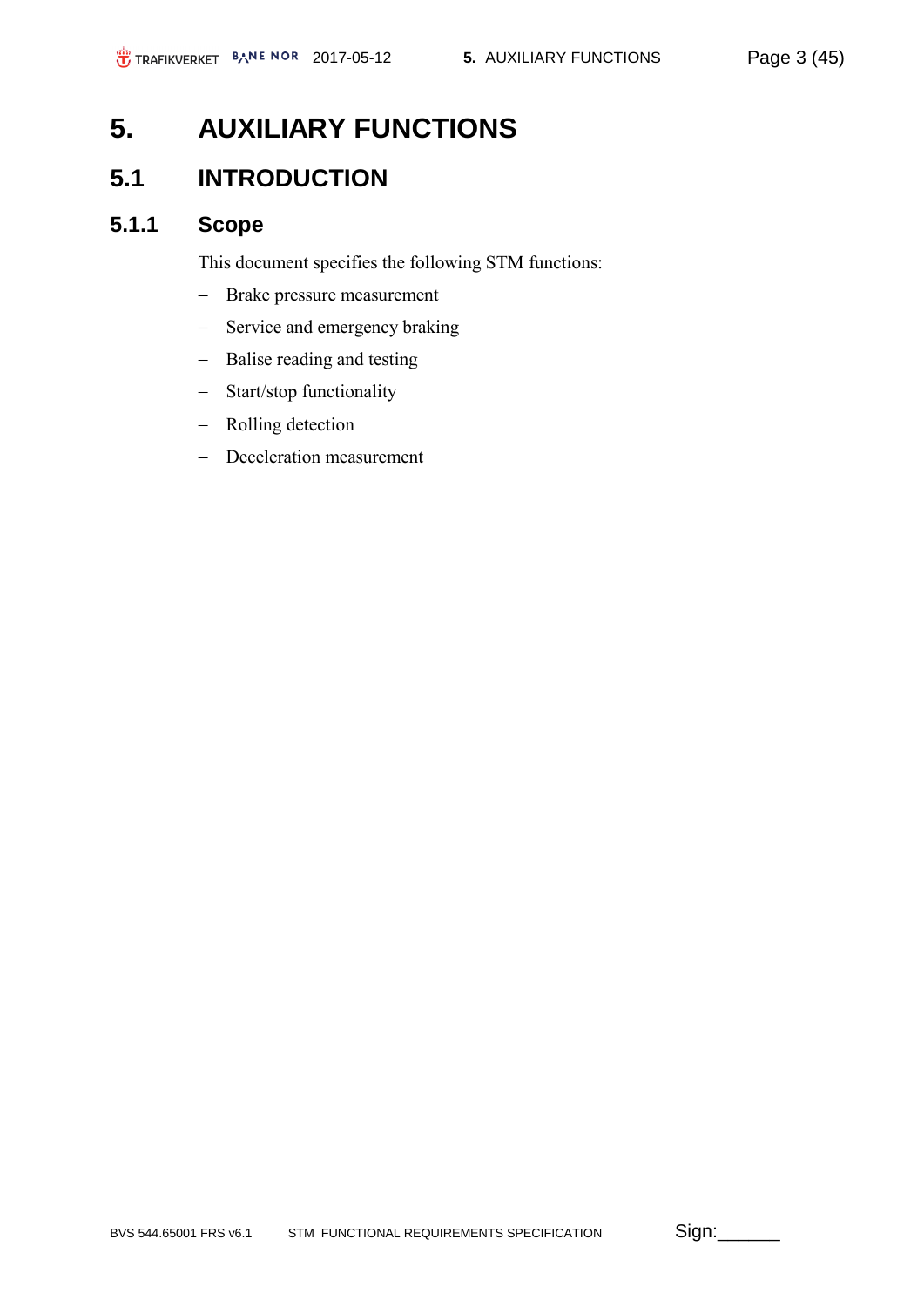(blank)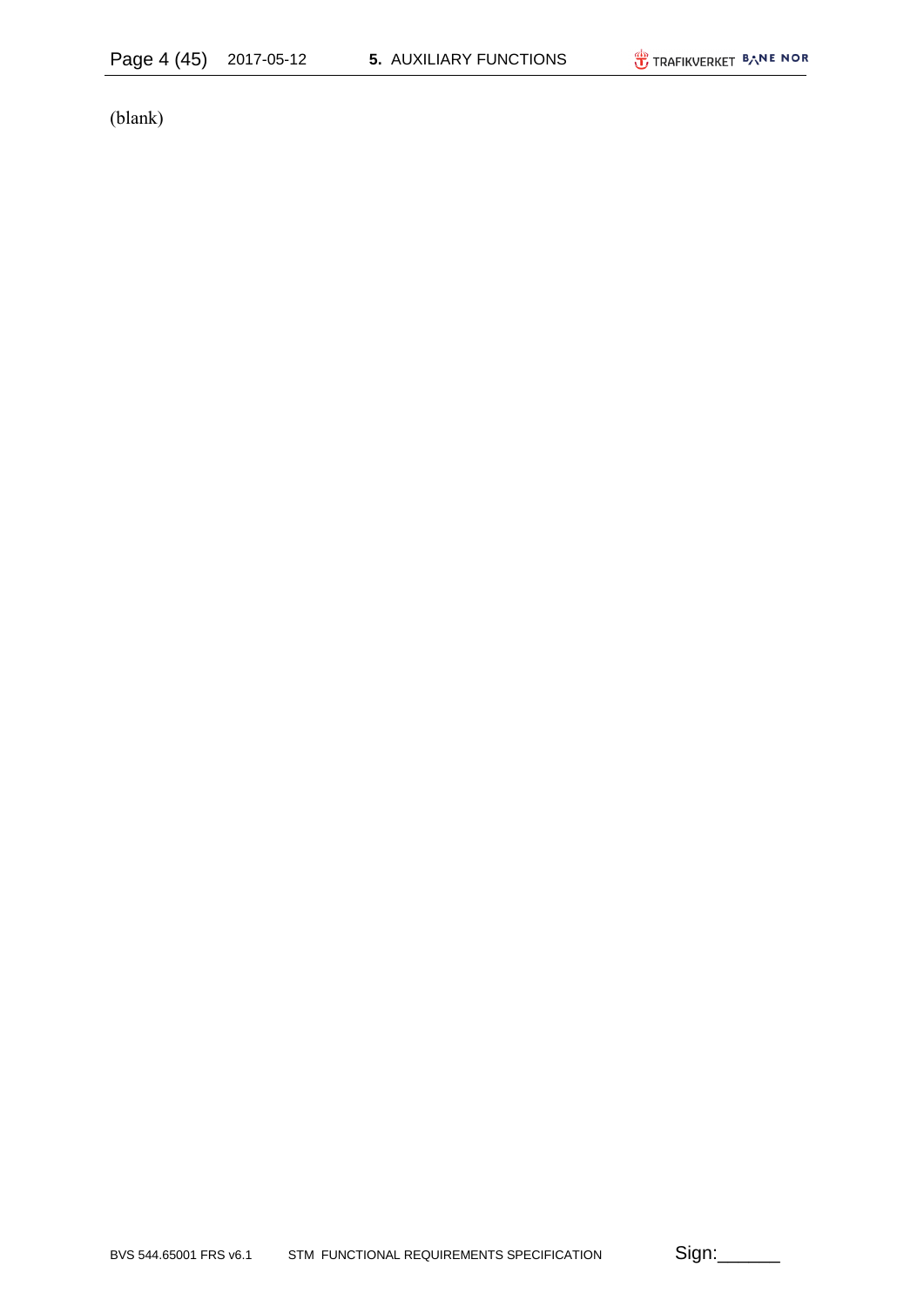## <span id="page-4-0"></span>**5.2 STM SERVICE BRAKING**

## <span id="page-4-1"></span>**5.2.1 General**

The STM can be configured [Table CP] to use a direct interface to the brake system for ordering service braking, or use the interface provided via ETCS. The STM also needs feedback from the brake system.

The pressure figures given in the following refer to  $P_{INT}$ , the internal representation of brake feedback.  $P_{INT}$  should give a correct representation of brake status, regardless of brake system type.

ETCS provides normally only one level of service braking (full). This means that for "soft" supervision, the brakes will be applied earlier, but still with full braking. But if soft service brake is implemented [Table CP, SB<sub>SOFT</sub>], soft service braking will be given in some situations.

Full service braking (150 kPa pressure reduction in the main pipe, or corresponding cylinder pressure) can be ordered by the STM and then executed by the ETCS when the train runs too fast, or for other reasons.

Soft service braking (100 kPa pressure reduction in the main pipe, or corresponding cylinder pressure) can be ordered by the STM when the train runs too fast, or for other reasons.

The service brake function is tested according to [5.6.4]. [Table CP] tells whether the ETCS performs an approved service brake test or not.

Note: A test is considered approved if it provides a comparable protection against service brake failures. This decision is handled by the authorities.

## <span id="page-4-2"></span>**5.2.2 Service brake intervention**

The STM requests **full service braking** in the following cases:

- a) The train has passed a BSK landslide group without permission, [3.11.3].
- b) With high (normal) adhesion:
	- 1. The full service brake intervention curve (interval D) is reached with insufficient brake application (as given by brake feed-back input), [4.9.8]
	- 2. The normal full service brake deceleration curve is reached (interval E), [4.9.9]
- c) When the STM has ordered emergency braking, [5.3]
- d) Reserve.

The STM requests full or soft service braking (depending on  $SB<sub>SOFF</sub>$  [Table CP]) in the following cases:

- a) The maximum permitted speed is exceeded by 10 km/h or more. [4.5.4]
- b) With low adhesion: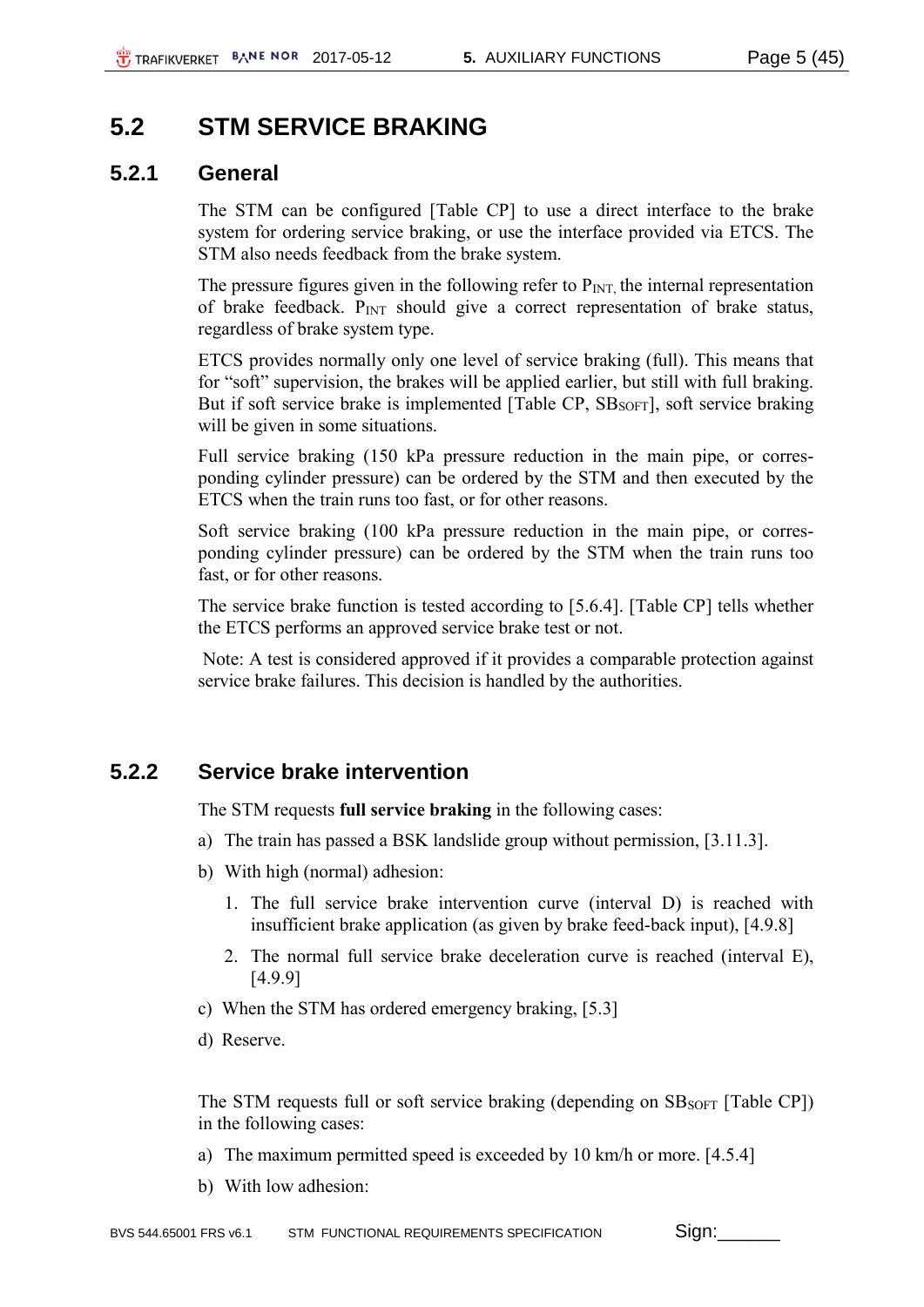- 1. The "soft" service brake application curve (interval D) is reached with insufficient brake application (as given by brake feed-back input). [4.9.8]
- 2. The "soft" service brake deceleration curve is reached (interval E). [4.9.9]
- c) At detection of a safety-affecting balise error (BF2 or BF3), [3.3.4].
- d) When the train moves a few m from stationary with the direction controller in neutral position [5.6.6].
- e) At transmission error [5.4].
- F5001.52d An STM service brake order shall be performed according to the following:
	- a) If a direct service brake interface is used according to  $SB<sub>DIRECT</sub>$  [Table CP], apply service brake through that interface, and
	- b) Give the following order to ETCS: "Apply service brake, or emergency brake in case the service brake fails to be applied".
		- 1. Exception: This shall not be done during STM service brake test [5.6.4] if a direct service brake interface is used according to  $SB$ <sub>DIRECT</sub> [Table CP].
		- 2. Exception: This shall not be done during soft service braking via a direct service brake interface if soft service braking not is possible via ETCS.
	- c) A full service brake shall be applied by 150 kPa pressure reduction in the main pipe, or by corresponding cylinder pressure.
	- d) If SBSOFT [Table CP] enables soft service braking, a requested soft service brake shall be applied by 100 kPa pressure reduction in the main pipe, or corresponding cylinder pressure.

*Note.* Whether full or soft service brake shall be applied is defined in other requirements.

## <span id="page-5-0"></span>**5.2.3 Indications on the DMI**

When service braking is applied, a corresponding indication will appear (BROMS).

### <span id="page-5-1"></span>**5.2.4 Releasing service brake**

- F5002.52b When an STM-ordered service braking may be released, one or more of the following items shall become available on the DMI.
	- a) Brake release button (LOSS).
	- b) Acknowledgeable text message.

*Note*. Refer to the Roll-away protection [5.6.6].

c) Reserve.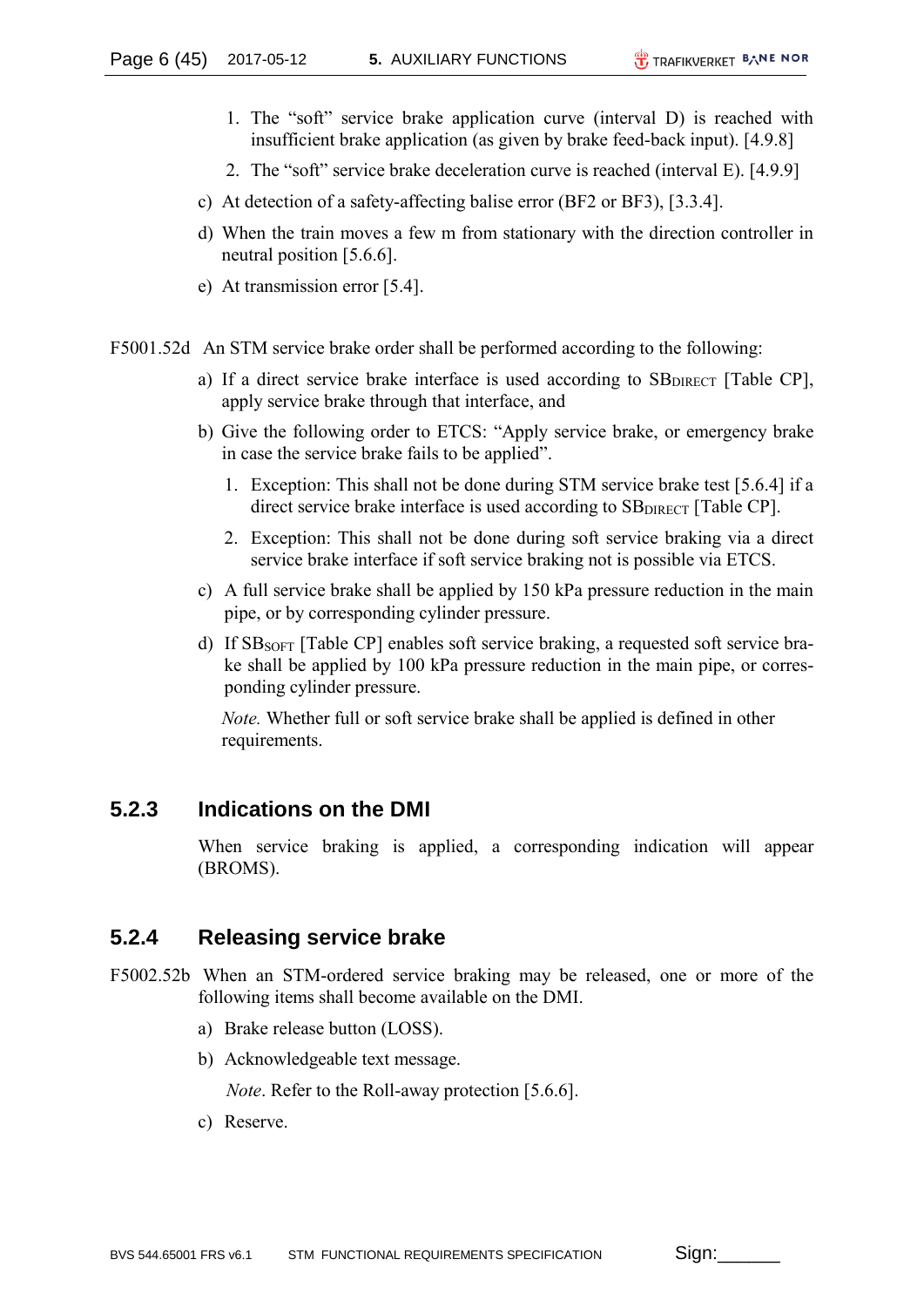*Note.* Service braking can normally be released reciprocally with brake intervention, ie. when the train is in a situation such that the brake would not be applied, it will be possible to release it.

The driver requests brake release by pressing the LOSS button. In certain cases an additional driver action may be needed to be able to proceed.

- F5003.51b a) An STM-ordered service brake shall not be released before the driver has requested this.
	- b) When there is no need for braking anymore, the brake shall be released when the driver requests this

*Note,* This is done by pressing the LOSS button, or acknowledging a text message, depending on the situation [5.2.3].

- c) If using a button:
	- 1. If the button already was pressed beforehand, the brake shall not be released.
	- 2. The button activation shall only be registered at the moment it changes to a pressed state.
- F5004.51a During deceleration supervision the STM shall allow the service brake to be released when the train is in a situation such that the brake would not be applied:
	- a) Expect Stop, the train has slowed down below the release speed [4.9.11]
	- b) Expect Proceed, the train has slowed down below Vtarg + 10 km/h [4.9]
	- c) The train has slowed down "back" through the braking curve intervals, to a point before the intervention curve [4.9].

*Note.* The STM allows the service brake to be released in these cases too:

- 1. When a previous STM emergency braking has been released and  $V_{TRAIN} <$  $V_{MAX}$  + 5 km/h (i.e.  $\leq$  45 km/h) after an unexpected stop passage (not aimed at by an Expect Stop distant signal) [3.4.4]
- 2. When the train has come to a halt after passing a stop signal [3.4.4]
- 3. When the train has come to a halt after passing BSK [3.11.3]
- 4. After balise error alarm with STM braking, when the train speed has slowed down to 80 km/h (or after 2 s, if  $V_{TRAN} \le 80$  when the braking started), [3.3.4]
- 5. With max speed supervision, at the train speed  $V_{\text{TRAN}} < V_{\text{MAX}} + 5$  km/h, [4.5.4]
- 6. When rolling from stationary with the controller in neutral position, immediately, [5.6.6]
- 7. Reserve.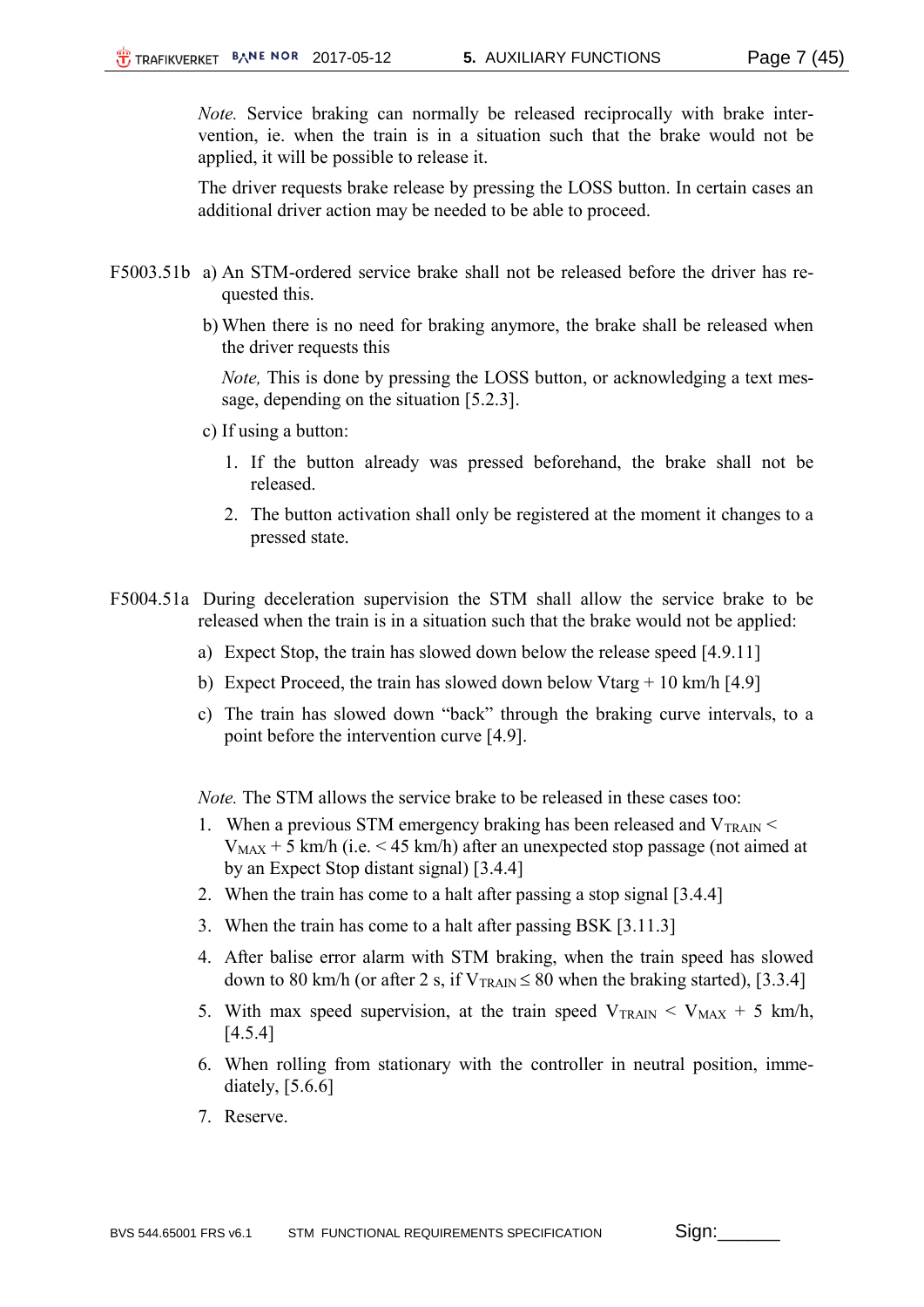#### <span id="page-7-0"></span>**5.2.5 Service brake supervision**

F5004A.60a

- a) The service brake function shall be considered faulty if, when service brake is requested,
	- 1. After the set delay time  $T_B$  (max 10 s), a drop in pressure ( $P_{INT}$ ) of at least 60 kPa has not been achieved, or
	- 2. If SBTEST indicates that there is no approved ETCS service brake test method [Table CP], and  $T_X = 5$  s, and  $V > V_{TARG} + 15$ , and a drop in pressure (P<sub>INT</sub>) of at least 60 kPa has not been achieved at latest T<sub>B</sub> / 2 seconds before the deceleration curve, or
	- 3. A direct service brake interface is used according to SB<sub>DIRECT</sub> [Table CP], but no acknowledgement (that a service brake order has been given by the STM) is received accordng to T<sub>SBACK</sub> [Table CP] within the service brake acknowledgement time, within the service brake acknowledgement time, T<sub>SBACK</sub> [Table CP].

*Note.* Reserve.

- b) If the service brake is faulty:
	- 1. The error message 'DRIFTBROMSFEL' shall appear.
	- 2. The emergency brake shall be activated, while still retaining the service brake request.
	- 3. In this case the emergency braking shall be released according to the same rules that applied to the corresponding service braking.
	- 4. Reserve.
- c) If a direct service brake interface is not used according to  $SB_{\text{DIRECT}}$  [Table CP], and if a service brake status equal to "Fail" is received from ETCS, the error message 'DRIFTBROMSFEL' shall appear.
- d) If a direct service brake interface is not used according to  $SB_{\text{DIRECT}}$  [Table CP], and if a service brake status equal to "Not available" is received from ETCS, the STM shall enter Failure state.<sup>1</sup>

A5004A.60a.

 $\overline{a}$ 

a) The service brake function shall be considered faulty if, when service brake is requested:

<sup>&</sup>lt;sup>1</sup> This is valid independently of whether the service brake is requested or not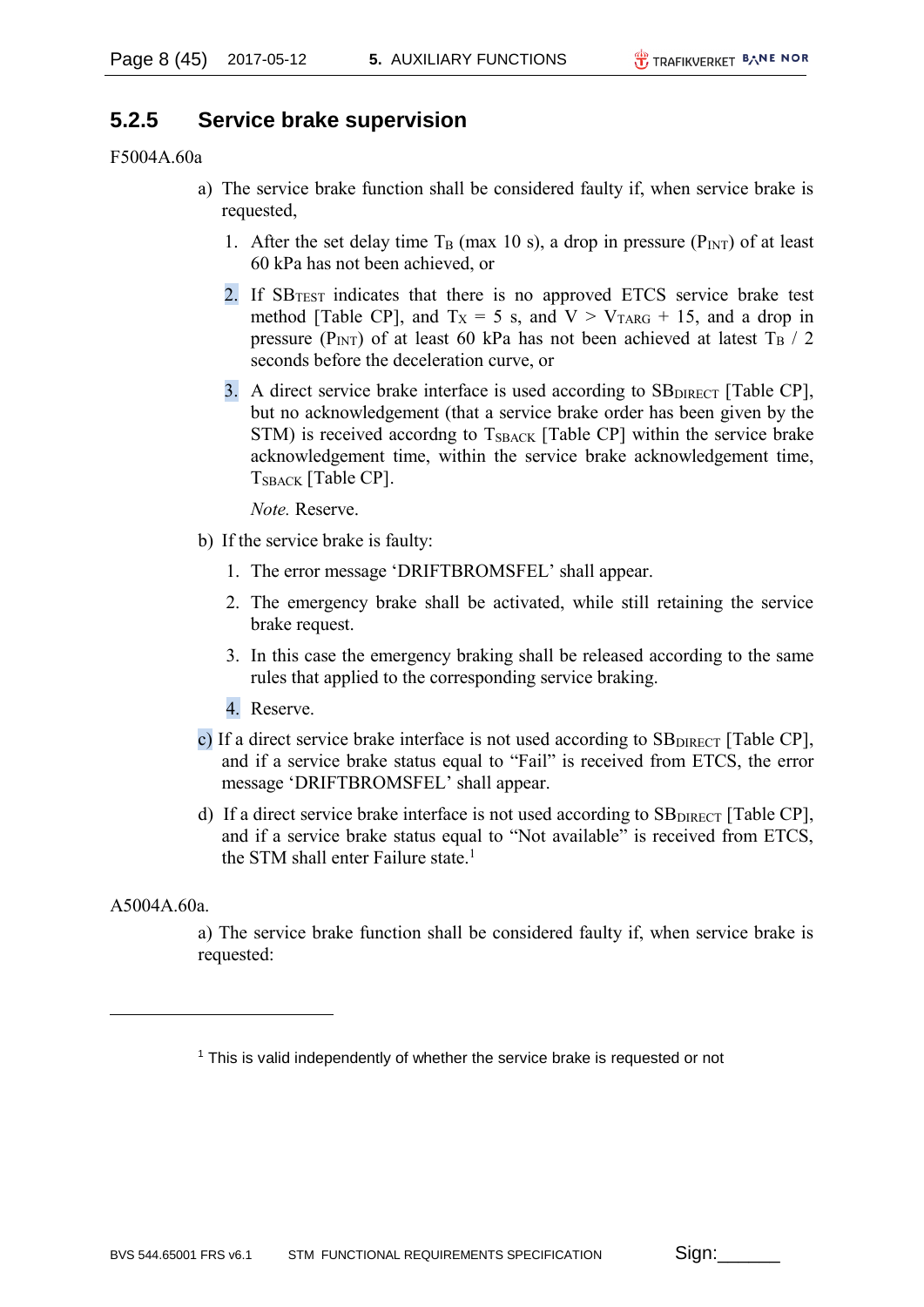- 1. After the set delay time  $T_B$  (max 10 s), a drop in pressure ( $P_{INT}$ ) of at least 60 kPa has not been achieved, or
- 2. If  $T_X = 5$  s, and  $V > V_{TARG} + 15$ , and a drop in pressure (P<sub>INT</sub>) of at least 60 kPa has not been achieved at latest  $T_B / 2$  seconds before the deceleration curve, or
- 3. If a direct service brake interface is used according to SB<sub>DIRECT</sub> [Table CP], and no acknowledgement, that a service brake order has been given by the STM, is received within the service brake acknowledgement time T<sub>SBACK</sub> [Table CP].
- b) If the service brake is faulty:
	- 1. The error message 'DRIFTBROMSFEL' shall appear.
	- 2. The emergency brake shall be activated, while still retaining the service brake request.
	- 3. In this case the emergency braking shall be released according to the same rules that applied to the corresponding service braking.
	- 4. An extra brake delay time Tx of 5 s shall be added to the full service brake delay time  $(T_B)$ , unless Tx is already added.
- c) If a direct service brake interface is not used according to  $SB<sub>DIRECT</sub>$  [Table CP], and if a service brake status equal to "Fail" is received from ETCS, the error message 'DRIFTBROMSFEL' shall appear, and an extra brake delay time  $T_X$ of 5 s shall be added to the full service brake delay time  $(T<sub>B</sub>)<sup>2</sup>$
- d) If a direct service brake interface is not used according to  $SB<sub>DIRECT</sub>$  [Table CP], and if a service brake status equal to "Not available" is received from ETCS, the STM shall enter Failure state. 3

*Note.* During the brake test sequence [5.6], full service brake will be applied and the STM waits until:

At least a 25 kPa pressure drop in  $P_{INT}$  is achieved.

*Note.* The pressure reduction is measured in relation to the initial value measured before the service brake was applied.

 $2$  An added extra delay time  $T_x$  of 5 s can only be removed according to conditions described in 5.6.4.4.

<sup>&</sup>lt;sup>3</sup> This is valid independently of whether the service brake is requested or not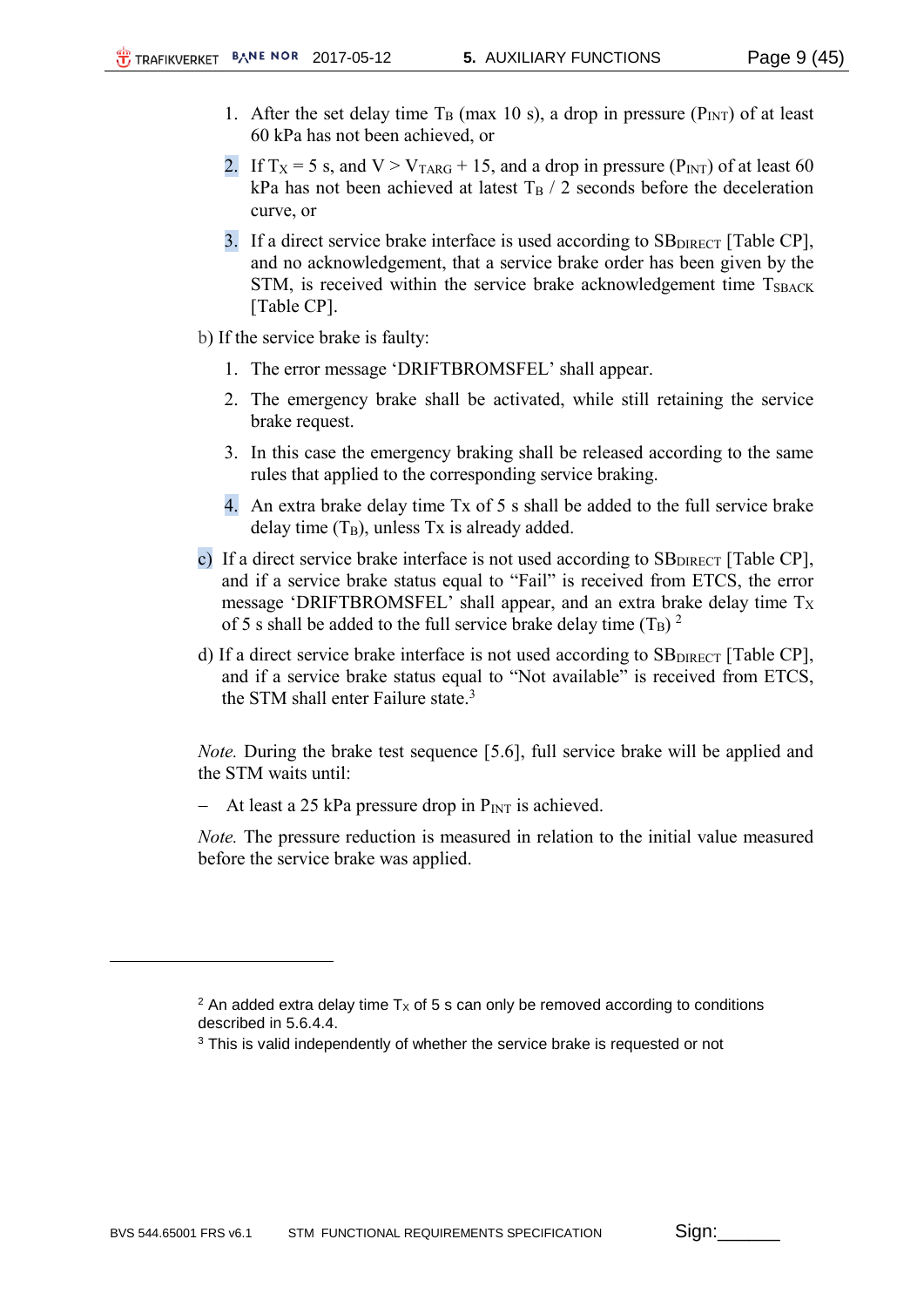(blank)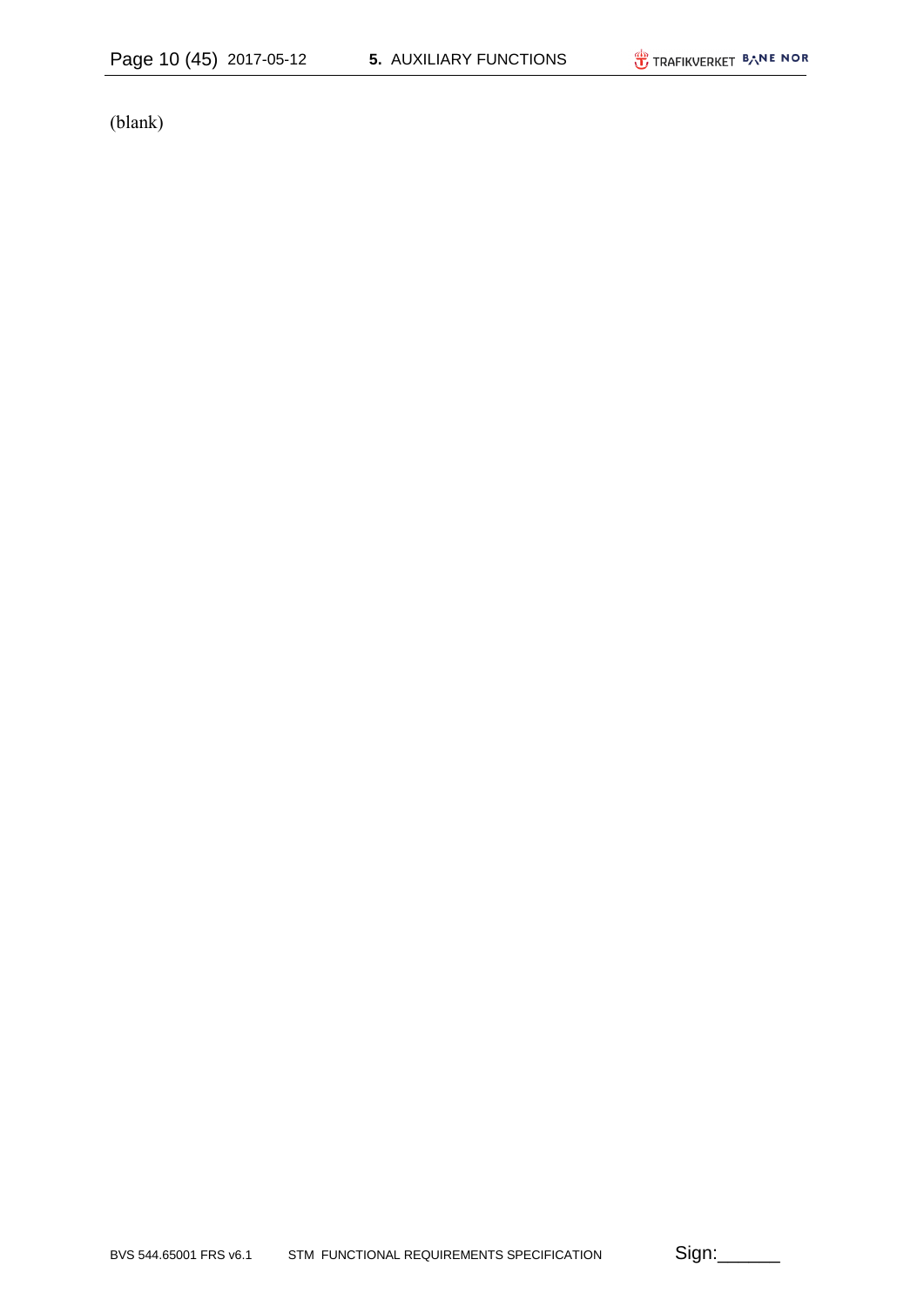## <span id="page-10-0"></span>**5.3 STM EMERGENCY BRAKING**

## <span id="page-10-1"></span>**5.3.1 General**

This section deals mainly with the optional direct interface to emergency brake. STM emergency brake orders are given to this interface, but also to the ETCS as an extra safety measure.

The direct emergency brake interface is installed when the emergency brake test of the connected ETCS system does not reach the same standard as the STM's own brake test or the emergency brake response time via ETCS is too long. This decision is handled by the authorities.

For STM's without this interface, emergency braking is performed via ETCS commands.

The emergency brake function is tested according to [5.6.5], and [Table CP] tells about its installation status.

## <span id="page-10-2"></span>**5.3.2 Physical connection**

#### **5.3.2.1 Connection to the vehicle – UIC air brake**

F5004B.51a When using a direct emergency brake interface, the following shall apply.

- a) The emergency brake output of the STM:
	- 1. Shall feed an emergency brake valve (SIFA) connected to the main brake pipe,
	- 2. Alternatively it shall control a security loop or corresponding circuit in a trainset.
- b) When emergency brake is required, the STM shall interrupt the feeding of the SIFA valve.

*Note*. The valve coil is then de-energised, the valve opens, the main pressure pipe is emptied and the emergency brake is applied. For installations without main pipe, the brake cylinders will be pressurized with maximum pressure.

*Note.* The SIFA valve may also be used as a brake valve for the vigilance control. Refer also to the [GRS].

*Note.* In most installations the STM emergency brake output will also control the magnetic valve for blocking of brake pipe charging. This serves to block feeding of the brake pipe during emergency braking.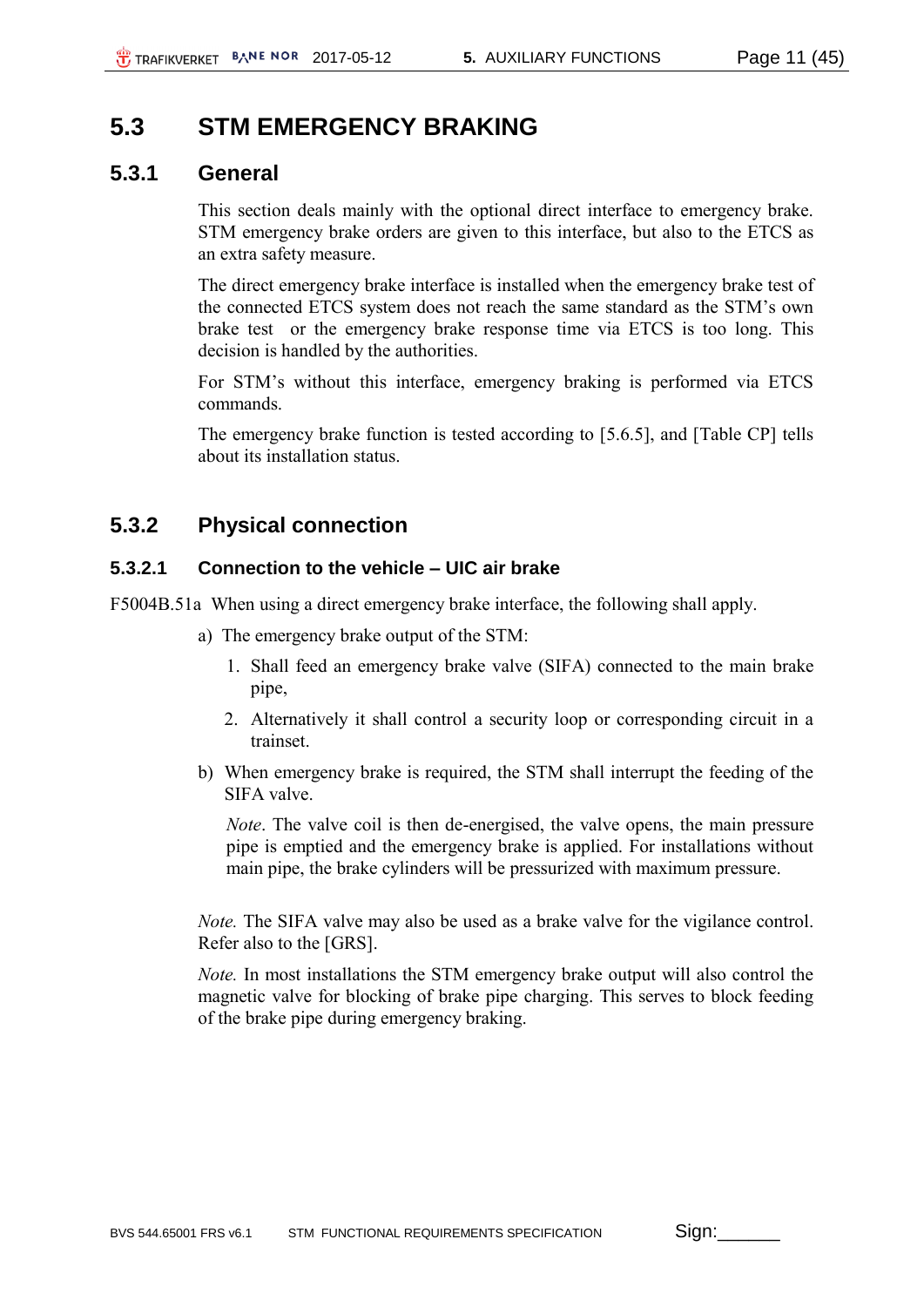- F5004C.51a When using a direct emergency brake interface, the emergency brake valve (or security loop) shall be fed independently of the STM emergency brake output in the following cases:
	- a) When the STM is disabled with the STM isolation switch.
	- b) Reserve.

*Note*. When the STM is in No Power (NP) or Failure (FA) state it may be isolated to avoid emergency braking  $[4.3.10-11]^{4.5}$ 

*Note.* The vigilance control must be unaffected by this.<sup>6</sup>

*Note.* With loss of power, the emergency brake may be applied anyway.

#### **5.3.2.2 Connection to vehicles with EP brake system**

- F5005.51a When using a direct emergency brake interface, the security loop or corresponding circuit in the train shall be controlled by the STM:
	- a) Normally by the STM emergency brake output,
	- b) Reserve.

#### **5.3.2.3 Emergency brake control**

- F5006.51b When the STM orders emergency braking, the following actions shall be taken as extra safety measures:
	- a) Full service braking shall be requested.
		- 1. Exception: This shall not be done during the STM brake test [5.6.5]
	- b) If a direct emergency brake interface is used [Table CP], ETCS emergency braking order shall be given.<sup>7</sup>
		- 1. Exception: This shall not be done during the brake test if the direct emergency brake output is connected [5.6.5]

*Note*. The exceptions for brake test serve to avoid hiding of a faulty emergency brake output by the redundant brake functions.

<sup>&</sup>lt;sup>4</sup> This requires emergency brake inhibition, or an active emergency brake output

<sup>&</sup>lt;sup>5</sup> Emergency braking can occur in states NP or FA (contradicting to the [ESTM])..

<sup>6</sup> Installation requirement

<sup>7</sup> Differs from [ATC2]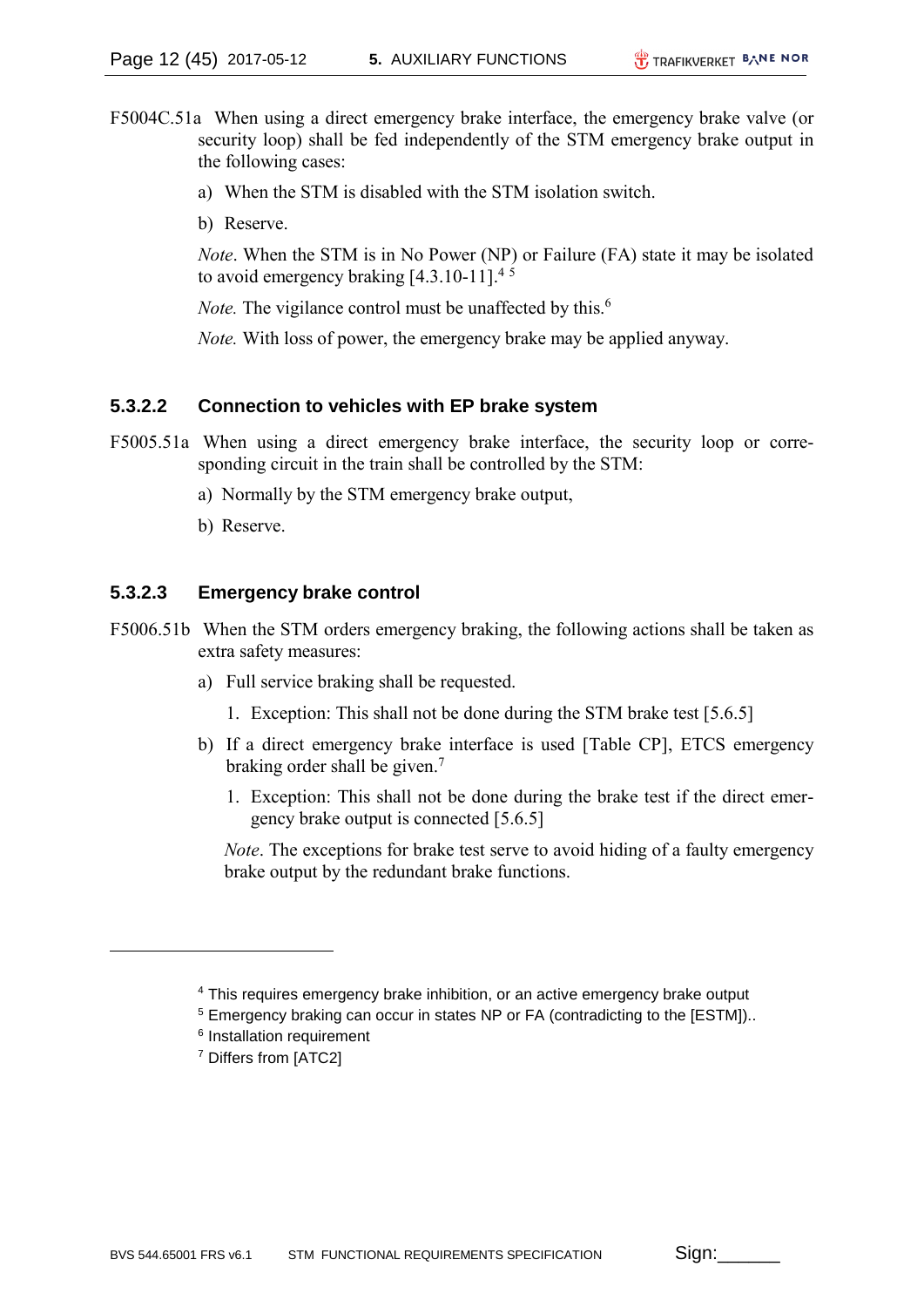## <span id="page-12-0"></span>**5.3.3 Emergency brake intervention**

The STM applies emergency braking if:

- a) The leading engine passes a main signal at stop [3.4.4].
	- 1. Exception: Stop passage is permitted and  $V_{\text{TRAN}} \leq 40 \text{ km/h}$
- b) The max speed is exceeded by  $\geq 15$  km/h [4.5.4].
	- 1. Exception: supervision of  $V_{MAX} = 40$  km/h before the brake has been released after an unexpected stop signal passage [3.4.4].
- c) The emergency braking curve is passed during deceleration supervision [4.9.10]
- d) Reserve.<sup>8</sup>
- e) During service braking, if the service brake function is considered faulty by the STM [5.2.5]
- f) Exceptions to a-c: Active Shunting mode or Installation area.
- g) During strict roll-away protection, if the train moves more than 1 m [3.4.4].

When a balise failure occurs, the dark speed (if applicable) is not imposed until the speed has been reduced to 80 km/h, this is to avoid emergency braking at higher speeds.

### <span id="page-12-1"></span>**5.3.4 Indications on the DMI**

F5007. Reserve.

 $\overline{a}$ 

*Note.* The ETCS ensures that, when emergency braking has been applied, a corresponding indication is displayed.

- F5008.51a When an STM-ordered emergency braking may be released, one or more of the following items shall become available on the DMI.
	- a) Brake release button (LOSS).
	- b) Acknowledgeable text message.

*Note*. Refer to the Roll-away protection [5.6.6].

<sup>8</sup> Differs from [ATC2]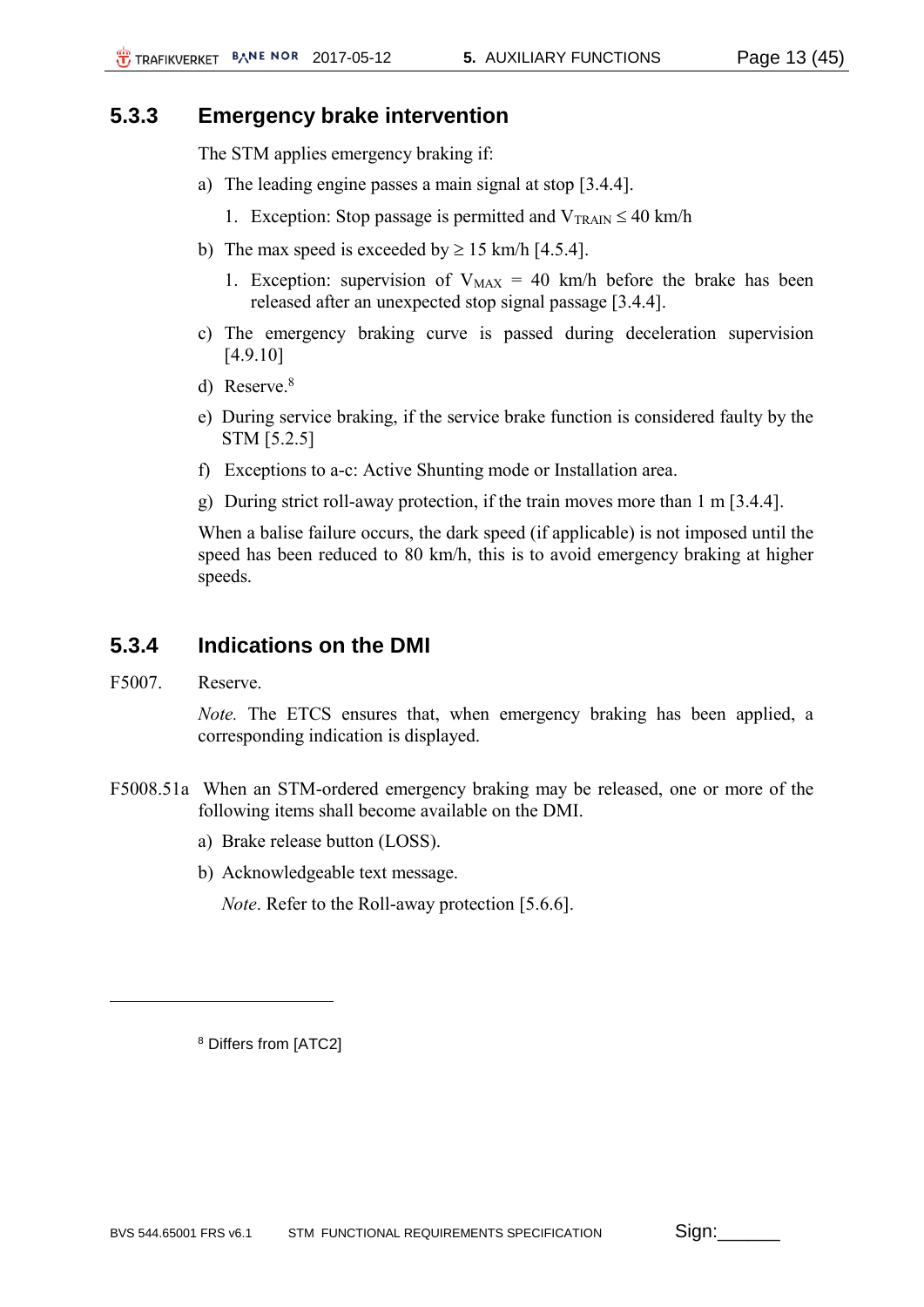## <span id="page-13-0"></span>**5.3.5 Releasing the emergency brake**

#### **5.3.5.1 General**

Emergency braking can, in most cases, be released reciprocally with brake intervention, ie. when the vehicle is in a situation such that the brake would not be applied, it will be possible to release it. Special rules apply in some cases, see further below.

The driver requests brake release by pressing the LOSS button. In some installations an additional driver action may be needed to allow the train to proceed.

When the driver requests brake release while the train is running below the emergency brake speed limit, but above the service brake speed limit, only the emergency brake will be released.

When the driver requests brake releasing while running below both speed limits, the emergency brake and the service brake will be released at the same time.

- F5009. a) An STM-ordered emergency brake shall not be released before the driver has requested this.
	- b) When a request for braking has ceased, the brake shall be released when the driver requests this.

*Note*. This is done by by pressing the LOSS button or acknowledging a text message [5.3.4].

c) If the button already was pressed beforehand, the brake shall not be released. The button activation shall only be registered at the moment it changes to a non-pressed state.

*Note*. If possible, the driver should not be forced to perform more than one action in order to release the brake. This includes all necessary actions (required by the STM, the ETCS or any other trainborne system) to achieve brake release.

F5010. After emergency braking caused by overspeed during max speed or deceleration supervision: The STM shall allow brake release reciprocally with brake intervention, i.e. when the train is in a situation such that the brake would not be applied, it would be possible to release it.

#### **5.3.5.2 After BSK or stop signal**

Emergency braking caused by passing a stop signal (which was not aimed at by a preceeding Expect Proceed distant signal) or a BSK cannot be released until the train has stopped. [3.4.4, 3.11.3-4]

#### **5.3.5.3 After an unexpected stop signal**

When passing a stop signal where the previous distant signal indicated Expect Proceed (alternatively an extended Expect Stop that aimed past the stop signal and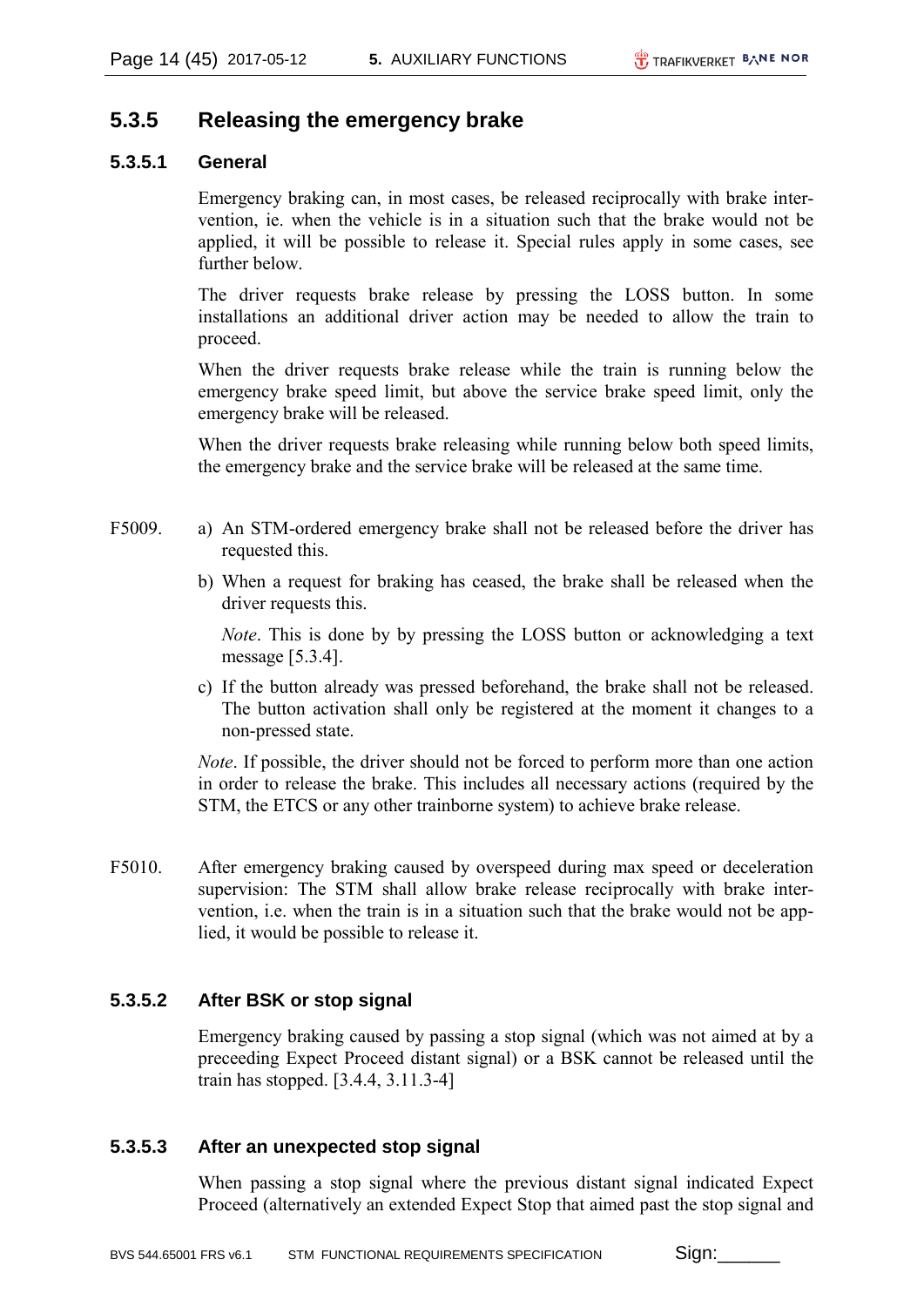was not combined with a Stop signal), the emergency braking shall be released according to the following rule.

After a deceleration  $R \geq 0.7 \cdot b$  has been measured (where b = full service brake deceleration), the emergency brake  $-$  but not the full service brake  $-$  shall be releasable (able to release when the LOSS button is pressed).

Full service braking shall remain, and become releasable (as usual) when the train speed is below 45 km/h (as with max speed supervision of 40 km/h).

Refer to [3.4.4].

### <span id="page-14-0"></span>**5.3.6 Emergency brake supervision**

- F5010A. If the STM has its own emergency brake interface, and has applied emergency braking, and...
	- a) 60 kPa pressure reduction in  $P_{INT}$  has not been achieved within required time (TEBCHK) since the braking started (was ordered), or
	- b) An electrical failure is detected in the emergency brake output circuitry,
	- c) Then an error message 'NÖDBROMSFEL' shall be given and the STM shall enter Failure state.<sup>9</sup>

*Note*. For brake pipe systems (UIC) the required time (T<sub>EBCHK</sub>) is approximately 1,25 seconds (configuration parameter).

*Note*. For systems where the brake response signal is fetched from cylinder pressure, directly or indirectly, the required time  $(T_{EBCHK})$  is approximately 3,25 seconds (configuration parameter).

*Note.* The configuration parameter T<sub>EBCHK</sub> may be prolonged in case the pressure response takes longer time on a specific vehicle (installation dependent).

*Note.* The configuration parameter  $T_{EBCHK}$  may be prolonged due transmission delay from STM to ETCS.

- F5010B. For STM emergency braking via the ETCS interface (and the STM is not equipped with a direct emergency brake of its own), the following shall apply.
	- a) The STM shall compute and use this ETCS emergency brake check time limit,  $T_{ETCS-EBCHK} = T_{EBRE} + T_{EBCHK}.$
	- b) Error shall occur if 60 kPa pressure reduction in  $P_{INT}$  has not been achieved within the required time (T<sub>ETCS-EBCHK</sub>) since the braking started (was ordered).

<sup>&</sup>lt;sup>9</sup> Differs from [ATC2]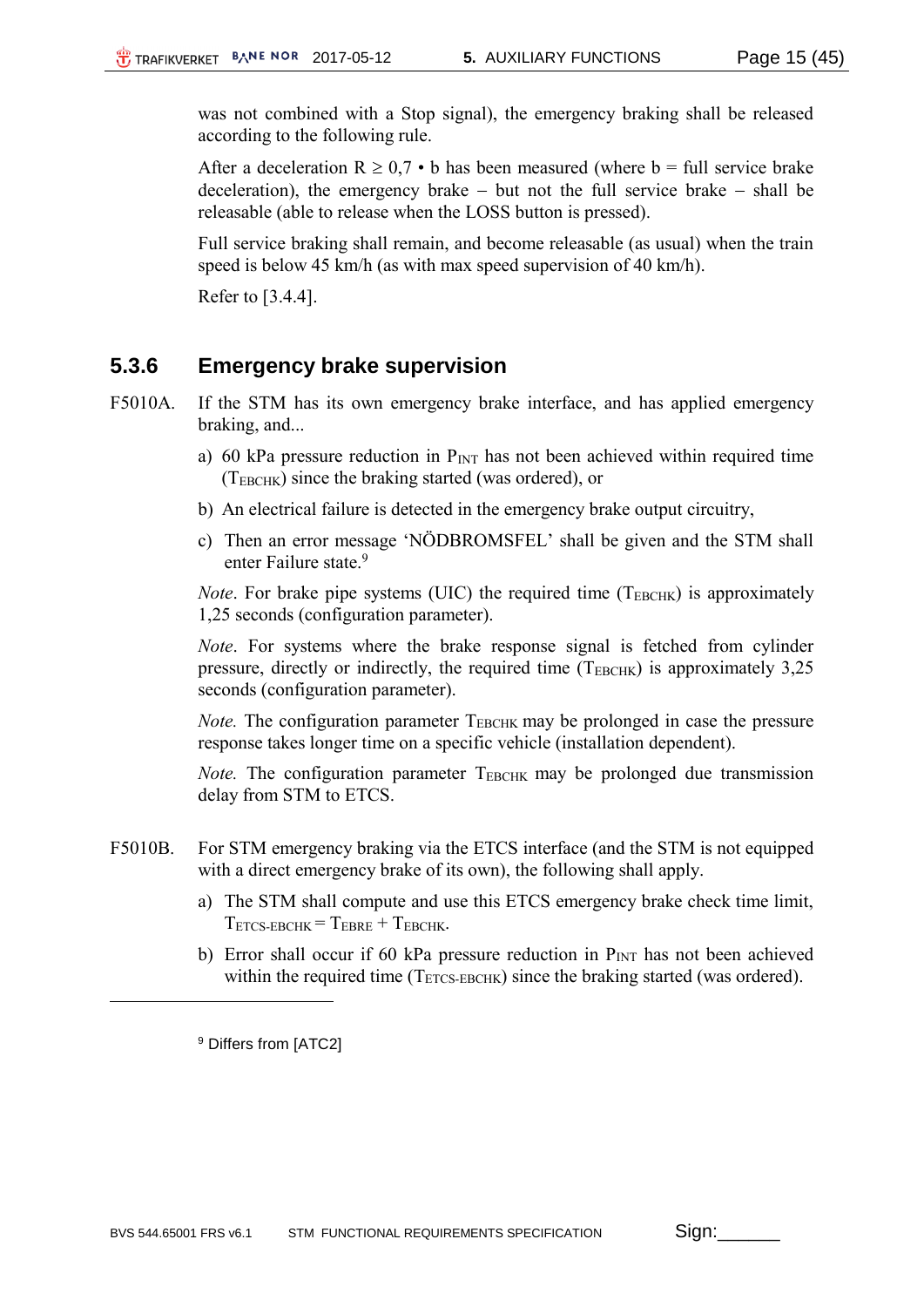- c) If error was detected, the message "NÖDBROMSFEL" shall be indicated.
- d) If error was detected, the STM shall enter the Failure state FA.

### <span id="page-15-0"></span>**5.3.7 Emergency brake test**

The emergency brake test sequence is defined in [5.6.4]. This brake test sequence will halt if:

- $-$  60 kPa pressure reduction in P<sub>INT</sub> is not achieved,
- within a predetermined time after the emergency brake valve has been opened.

The brake response is measured relative to the momentary status measured at the start of the emergency braking.

For testing of the emergency brake function via the ETCS (when there is no specific STM emergency brake interface), refer to [5.6.4].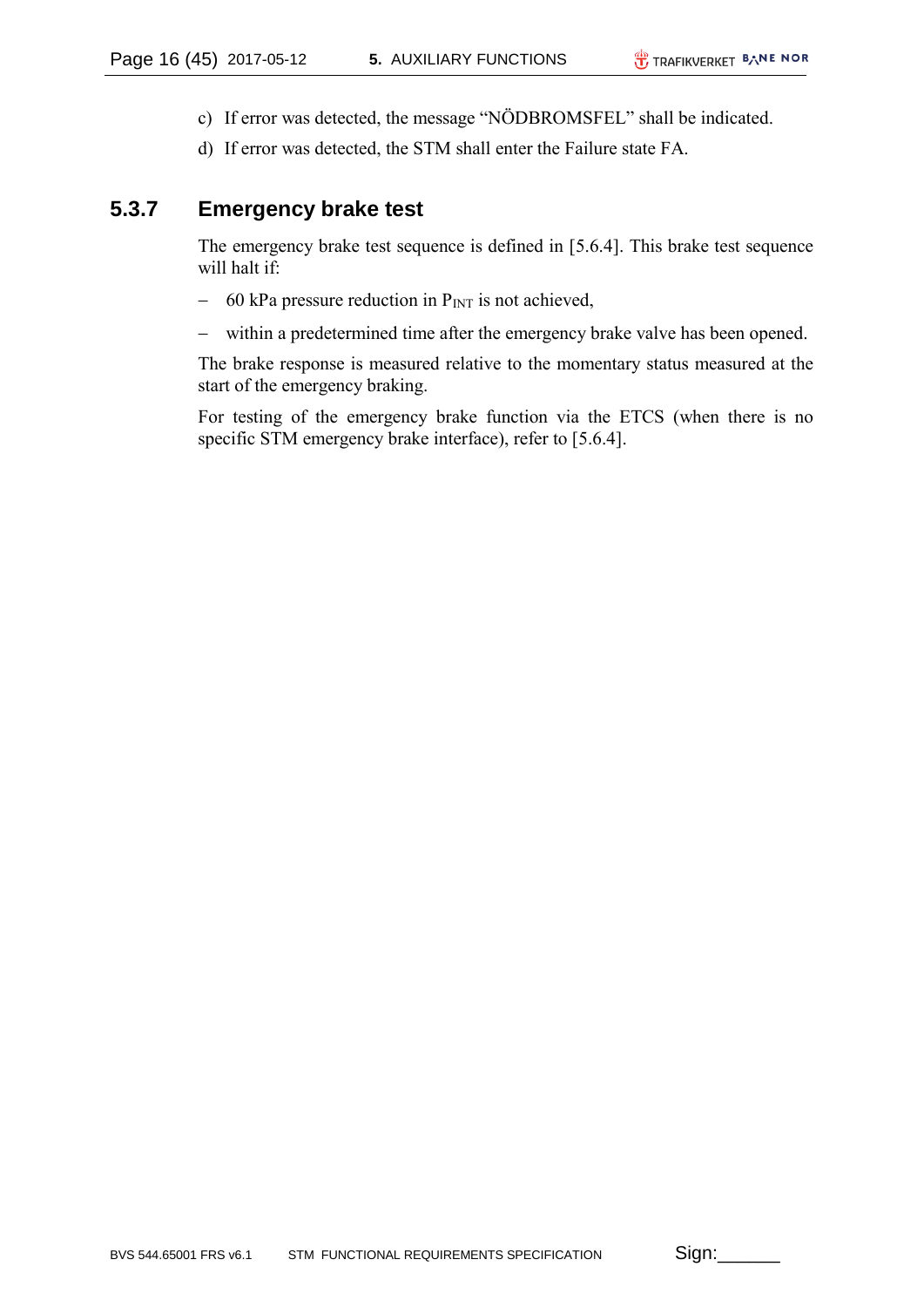## <span id="page-16-0"></span>**5.4 BALISE READING AND TRANSMISSION TEST**

## <span id="page-16-1"></span>**5.4.1 Information points**

An information point can "legally" consist of 2...5 balises. During fault conditions, lone balises may occur. At least two balises are required for transmission of safety information. An information point can be intended for one or both directions, depending on function.

The balise reading function must be able to handle two main types of balises [F5025]:

- a) Information balise, sends synchronized telegrams with three 8-bit code words and one synchronization word. Every accepted telegram must be surrounded by two synchronization words.
- b) Marker, sends a continuous unsynchronized stream of zeroes. Is mostly used as B-balise, see below. A faulty information balise can sometimes appear as a marker.

#### **5.4.1.1 Telegram composition**

F5011. The STM shall handle information from the balises given in the form of logical zeroes and ones, which are put together to information words consisting of 8 bits.

*Note.* One bit is the smallest unit and can be a one or a zero.

*Note.* Zeroes are transmitted actively in the airgap. This means that when no balise is present, a stream of logical ones will be received.

F5012. The STM shall handle every synchronized telegram with three information words that are called X, Y and Z.

> *Note.* The information is differently interpreted for the X-, Y- and Z-words [Chapter 3].

### <span id="page-16-2"></span>**5.4.2 Amount of information transferred**

- F5013. Telegrams shall be received by the STM while passing an information balise:
	- a) This will continuously repeat a telegram of 32 bits length,
	- b) With the bit frequency 50 kbit/s.

*Note*. A telegram is thus transmitted every 640:th μs.

*Note.* The received number of telegrams can vary considerably (from about 8 at 300 km/h to about 300 at 10 km/h, or an unlimited number while the train is stationary) depending on the train speed and the transmission conditions (damp iron ore concentrate on the balise and similar).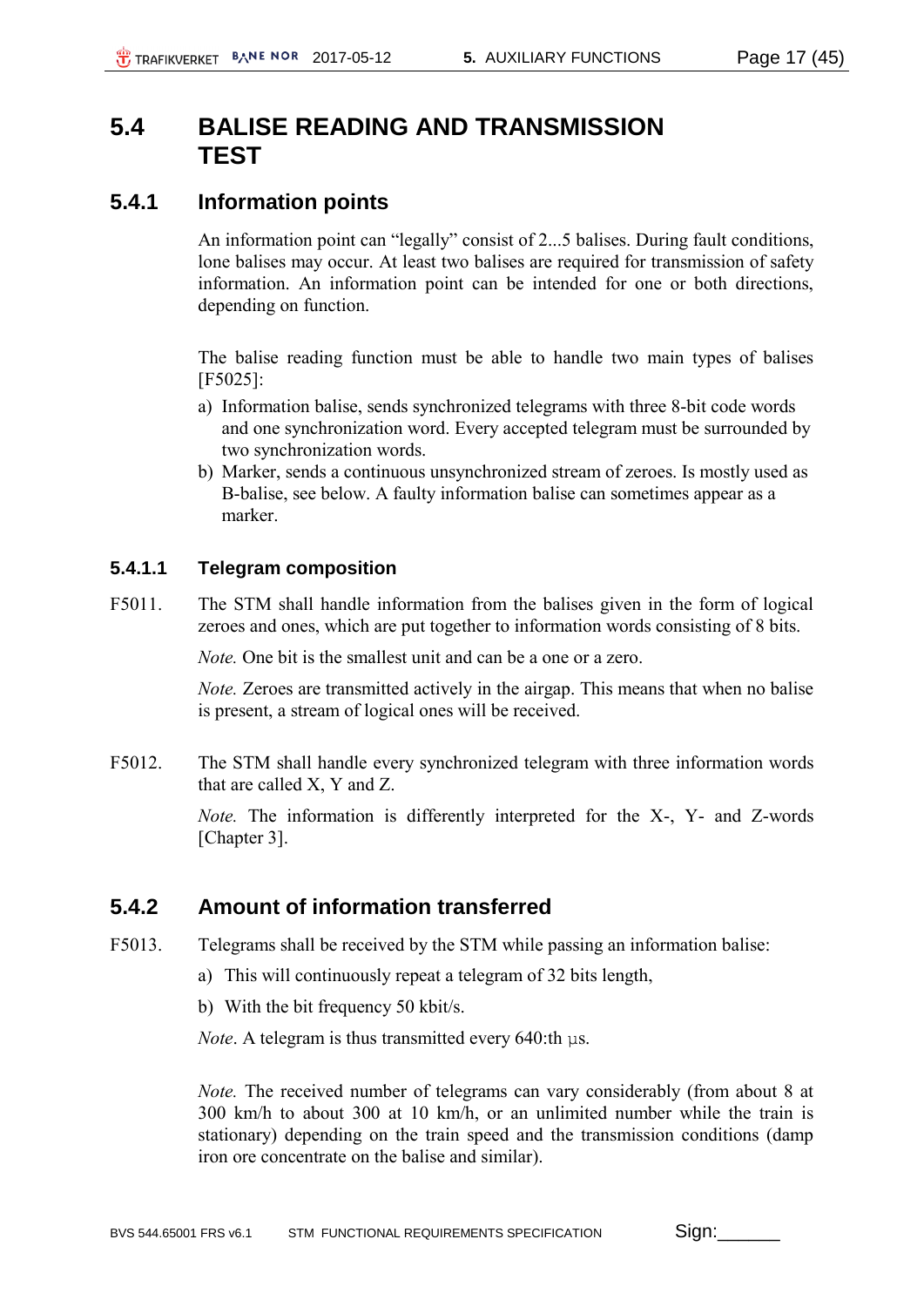F5014. Transfer rate and contact distances shall give a theoretical number of at least 8 telegrams from one balise to be received at speeds up to 300 km/h.

> *Note.* In practice, the number of correctly received telegrams may be down to 4, but not less.

- F5015. The STM shall handle telegrams that have the following structure.
	- a) Every telegram contains a synchronization word, that is inverted every second telegram cycle.
	- b) One telegram shall only be accepted when the synchronization word (S) and its inverse  $(S^*)$  are located on each side of the data bits.
	- c) The telegram is disposed according to the following table.

|              | <b>NAME</b>          | <b>BITS</b> | <b>FUNCTION</b>                                                                                  |
|--------------|----------------------|-------------|--------------------------------------------------------------------------------------------------|
| a)           | S and S <sup>*</sup> | 8           | Synchronization word (every second sync word is inverted)                                        |
| b)           |                      | 8           | Balise category, coded in M(8,4) which gives totally 16<br>different combinations <sup>1)</sup>  |
| $\mathbf{C}$ | Y and Z              | $2 * 8$     | Data words, coded in M(8,4), which gives $(2^4)^2 = 256$ different<br>combinations <sup>1)</sup> |
| d)           | YZ.                  | 16          | Data word coded in M(16,11) which gives $2^{11}$ = 2048 different<br>combinations <sup>1)</sup>  |

*Table 5.4-1. Telegram composition*

1) *Note*. Only a subset of these combinations is permitted.

*Note.* About the meaning of the balise information and the configuration of different information points, see [Chapter 3].

F5016. The STM shall handle telegrams with contents and location of the synchronization words according to the following figure:

*Figure 5.4-1. Synchronization words in a balise telegram*

| 101110010 | Data 24 bits | 00001101 | Data |
|-----------|--------------|----------|------|
|           |              |          |      |

F5017. The STM shall handle telegrams where only 7 of the 8 bits in the synchronization word shall be inverted, so that a faulty inverting of the whole telegram shall be discovered.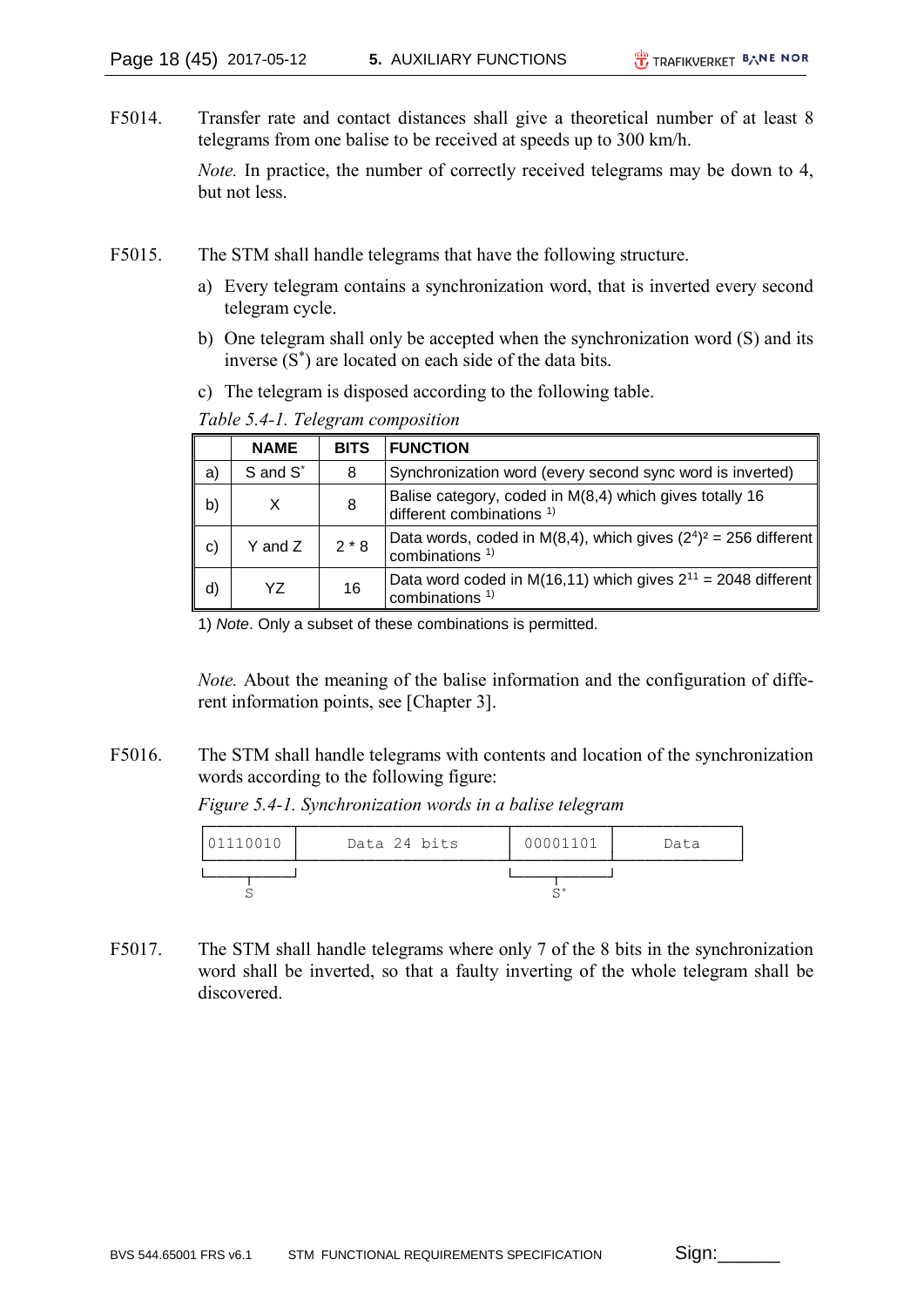#### <span id="page-18-0"></span>**5.4.3 Transmission test (TEST1 or other)**

- F5018. When using a dedicated STM antenna:
	- a) Every 50:th ms the transmission functions shall be checked, i.e. the balise reading ability.
	- b) There shall be a special test function for this purpose, TEST1.
	- c) TEST1 shall check that:
		- 1. The output level from the transmitter is enough to activate passed balises, and
		- 2. That the sensivity of the receiver is enough to detect passed ATC-2 balises.

*Note.* If the transmitter is turned off, TEST1 will not work.

- F5019.51a When using a dedicated STM antenna:
	- a) The STM shall ensure that TEST1 works at the proper points of time.
	- b) If the transmitter is "on" and one or more TEST1 replies are lacking, the error shall be handled as stated below.
		- 1. A transmission error text message shall be sent [4.8.4.3].
		- 2. The STM shall always order full or soft service braking **(**depending on  $SB<sub>SOFT</sub>$  [Table CP]) [3.3.4].
		- 3. The STM shall erase all balise information.
			- a. This shall not cause any STM emergency braking.<sup>10</sup>
		- 4. The STM shall allow brake release when the train stops.<sup>11</sup>
		- 5. Failure state (FA) shall be entered if the problem persists when the driver presses the LOSS button.

*Note*. A transmission test (TEST1 or similar) reply could be interpreted as a marker balise.

F5020. When using a dedicated STM antenna, the STM shall distinguish between a transmission test and a marker.

 $10$  Because Vdark = 130 km/h.

<sup>&</sup>lt;sup>11</sup> To avoid ETCS emergency braking.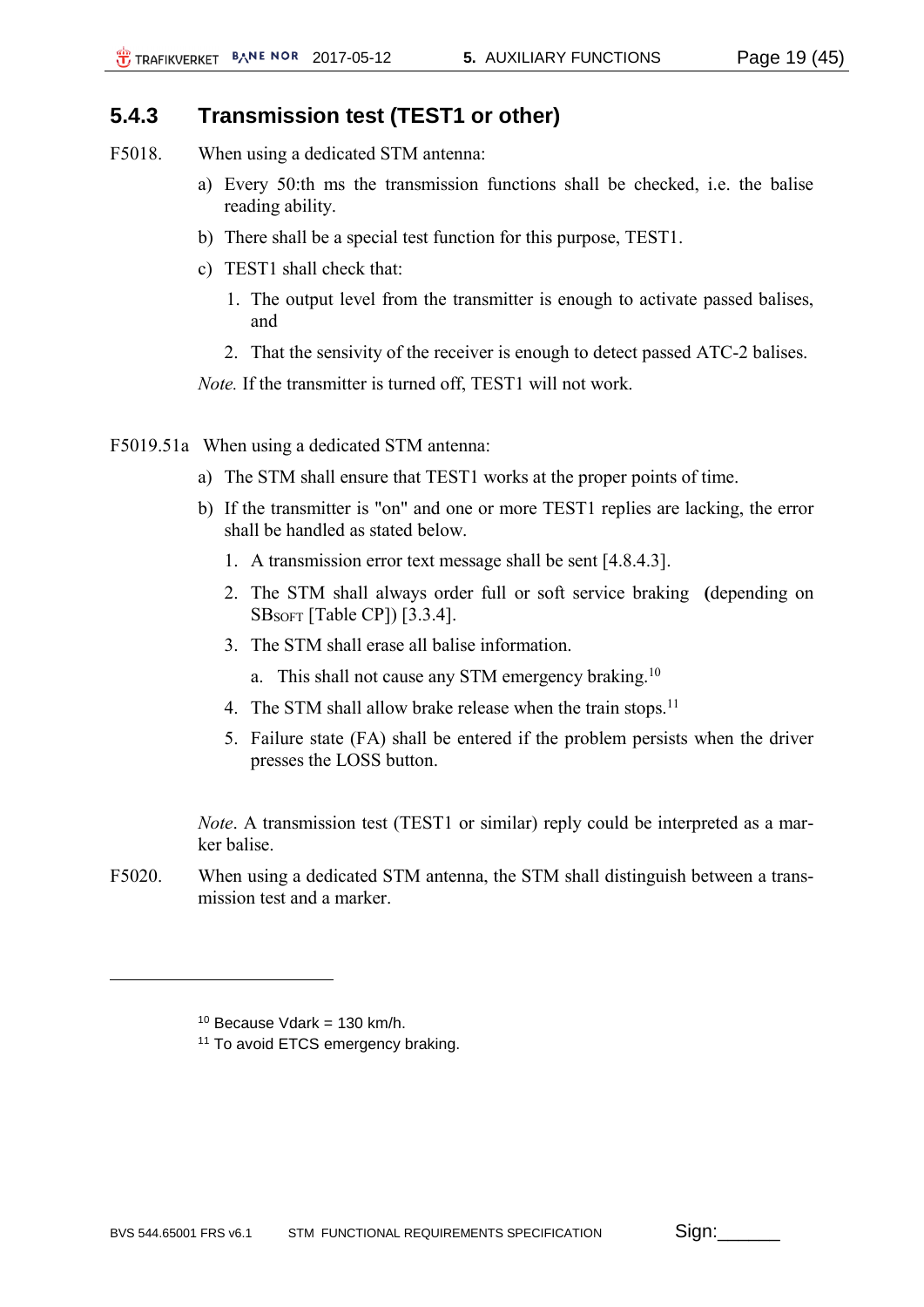## <span id="page-19-0"></span>**5.4.4 "Long balises"**

F5021.51a a) The system shall check that no balise contact persists for more than 80 m.

b) In case of too long contact distance, the error shall be handled as stated below.

- 1. A transmission error text message shall be sent [4.8.4.3].
- 2. The STM shall always order full or soft service braking **(**depending on SB<sub>SOFT</sub> [Table CP]).
- 3. The STM shall erase all balise information.
	- a. This shall not cause any STM emergency braking.<sup>12</sup>
- 4. The STM shall allow brake release when the train stops.<sup>13</sup>
- 5. Failure state (FA) shall be entered if the problem persists when the driver presses the LOSS button.

## <span id="page-19-1"></span>**5.4.5 Transmitter On/Off**

- F5022.51b When using a dedicated STM antenna, the transmitter shall be in operation (active) in the STM states HS and DA, when any of these conditions apply:
	- a) The cab is active and the direction controller = Forward/Reverse (not in Neutral), or
	- b) The train is rolling, or
	- c) There is balise contact.
	- d) Exception to a-c: The STM antenna need not be active in the ETCS technical modes SL and NL.

*Note.* The antenna can be temporarily activated in other STM states for testing purposes*.*

F5023. Reserve.

 $\overline{a}$ 

F5024. When using a dedicated STM antenna, the transmitter shut-down function shall be delayed by 10 seconds.

 $12$  Because Vdark = 130 km/h.

<sup>&</sup>lt;sup>13</sup> To avoid ETCS emergency braking.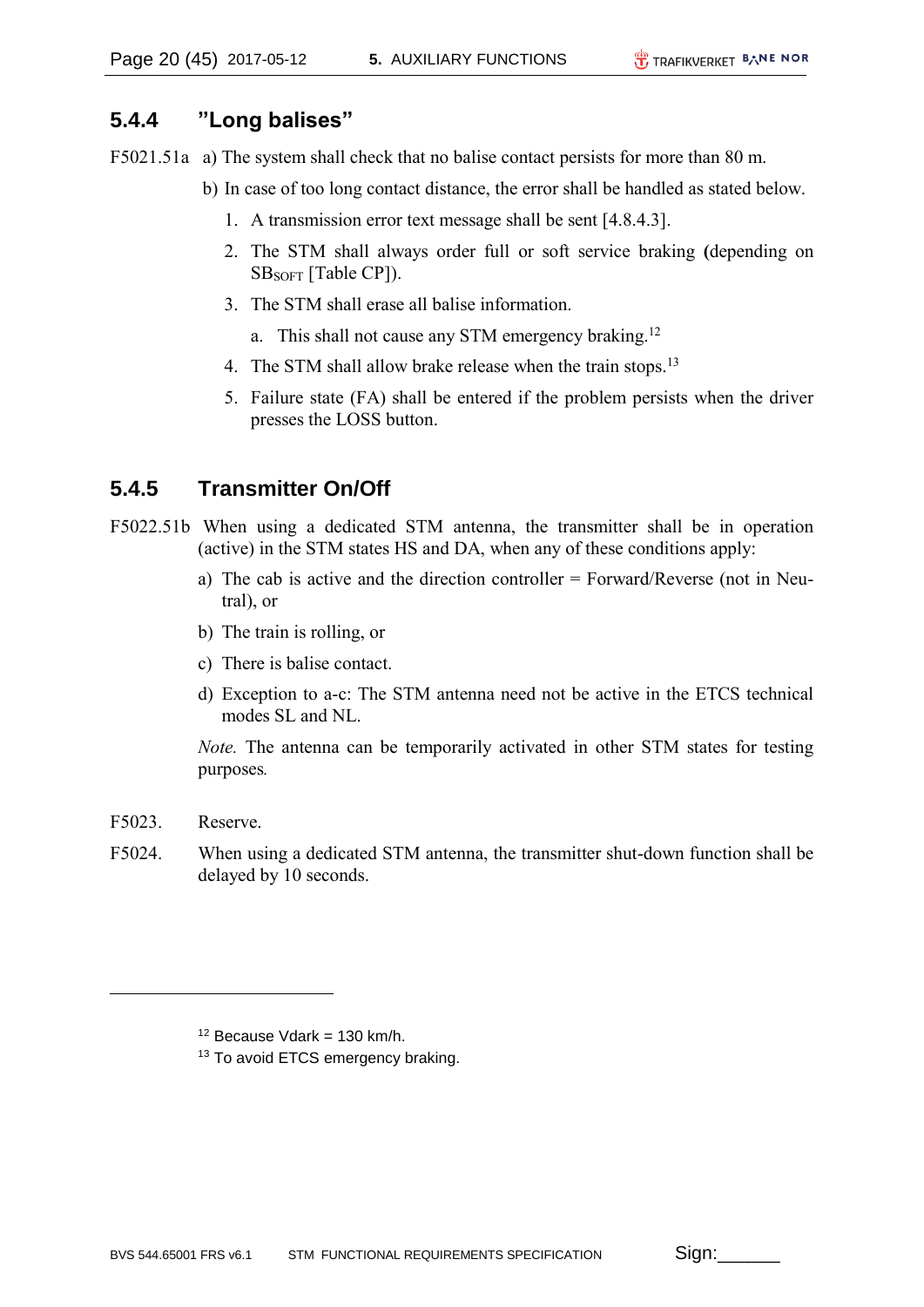## <span id="page-20-0"></span>**5.4.6 Balise classification**

F5025. The balises shall be classified by the STM software according to the number of correctly received and synchronized telegrams, as shown in this table:

*Table 5.4-2. Balise classification*

|    | No. of telegrams | <b>Balise type</b>               |
|----|------------------|----------------------------------|
| a) |                  | Marker                           |
|    | 13               | <b>Faulty information balise</b> |
|    | > ⊿              | Information balise               |

F5026.51a Reserve.

*Note.* If a faulty information balise, intended for the present or the opposite direction, is found, balise error alarm is given [3.3].

## <span id="page-20-1"></span>**5.4.7 Balise density**

F5027. Reserve

The STM is able to manage at least 4 balise groups per second [3.2.5].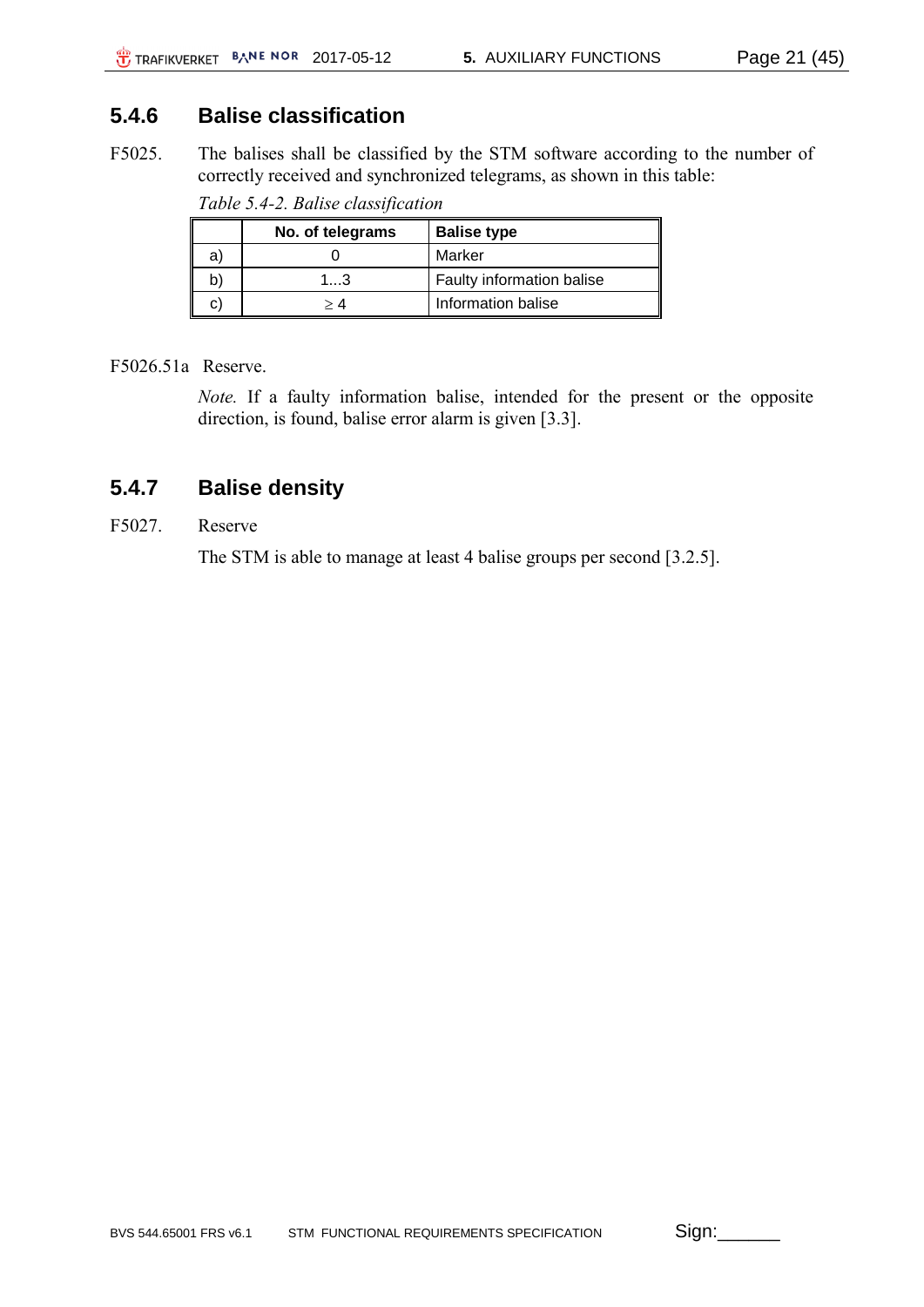(blank)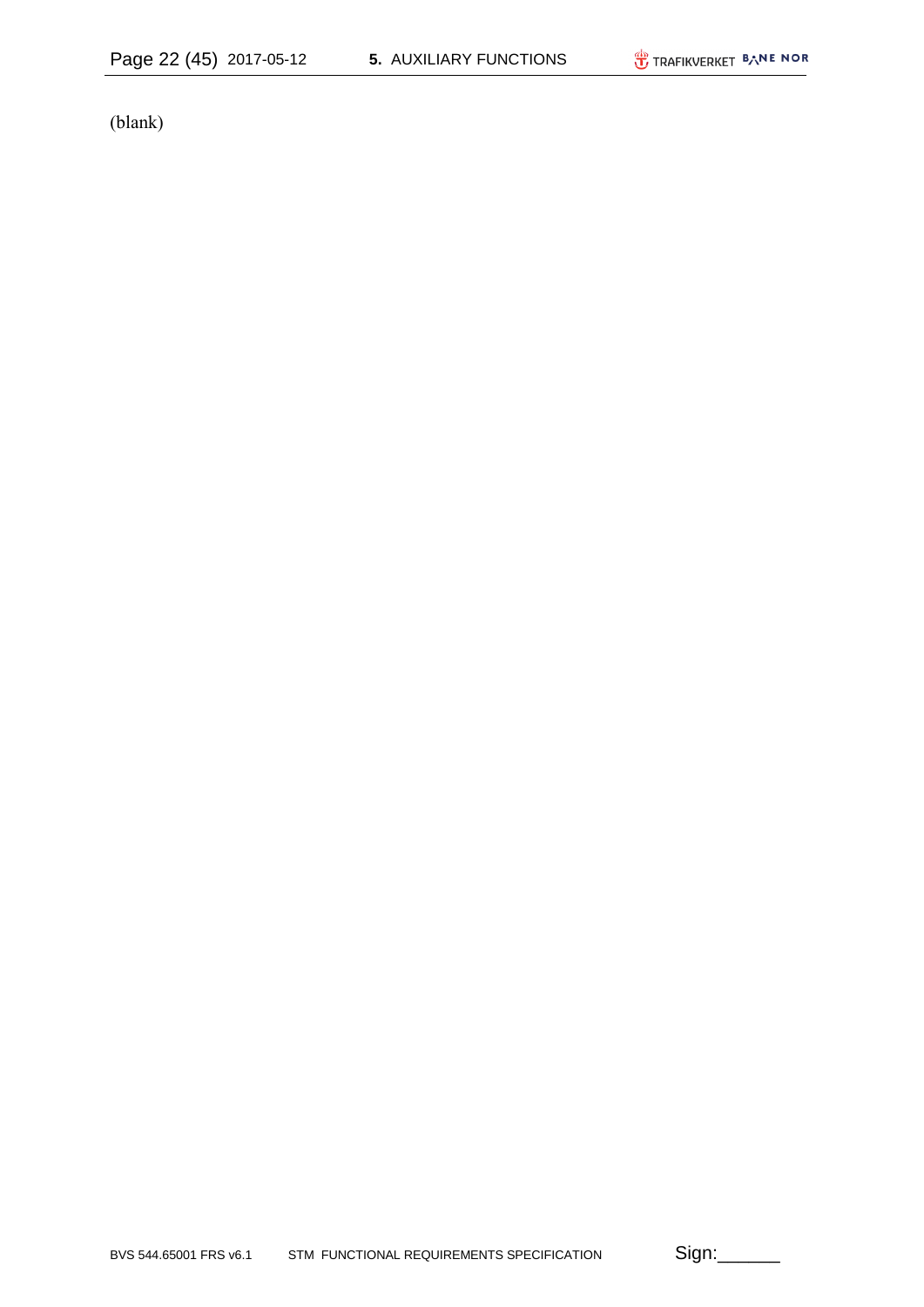## <span id="page-22-0"></span>**5.5 HANDLING OF BRAKE PRESSURE**

### <span id="page-22-1"></span>**5.5.1 General**

The brake pressure handling is generally the same as for [ATC2].

The STM handles two types of pressure:

- $P_{REF}$  Reference pressure in kPa. The reference pressure corresponds to the 'A' chamber pressure in the KE (brake control) valves, which makes it suitable for comparison with brake pipe pressure to determine the current braking effort. This is an internal "normal train running pressure" value (neither braking nor any other pressure-affecting actions). Is not affected so much during braking.
- P<sub>INT</sub> Brake pressure in kPa. This is the current pressure of the train's main pressure pipe, or a converted cylinder pressure.<sup>14</sup> Decreases during braking with a rate that depends on the train type (brake delay time).

By comparing these two, the STM can decide whether braking is in progress or not.

#### <span id="page-22-2"></span>**5.5.2 Transducer in the vehicle**

A pressure sensor measures the pressure in the main brake pipe. The range of the sensor is 0-700 kPa. [GRS]

F5028. The STM shall interpret the following signal from the pressure sensor in the following table:

| $1$ uvie $3.3$ -1. I ressure signui |                        |                   |                     |
|-------------------------------------|------------------------|-------------------|---------------------|
|                                     | Pressure               |                   | Signal              |
|                                     | a) OkPa                | $\Rightarrow$     | 4,0 mA              |
|                                     | b) 500 kPa             | $\Leftrightarrow$ | 15,4 mA             |
|                                     | c) $\triangle$ 100 kPa | $\Rightarrow$     | $\triangle$ 2,28 mA |

*Table 5.5-1. Pressure signal*

<sup>&</sup>lt;sup>14</sup> If the train lacks a main pressure pipe, the brake pressure must be obtained from another source and then converted to a suitable pressure value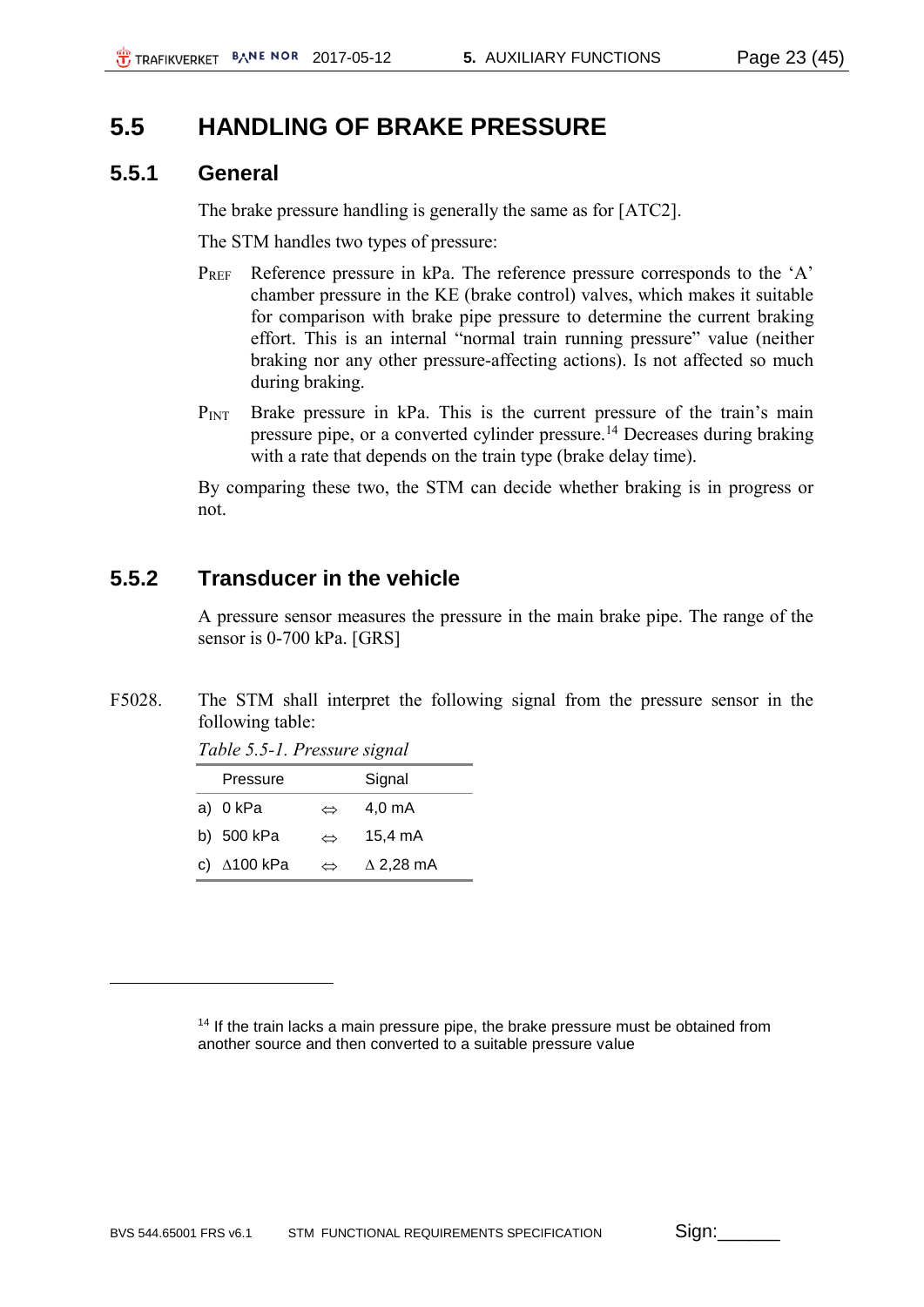F5029.51b a) The STM shall have this accuracy for the pressure measurement:

- $1 \pm 20$  kPa absolute value.
- 2.  $\pm$  10 kPa relative (measured over 1 s).

b) Resolution:  $\leq 6.25$  kPa.

*Note.* If the pressure input represents cylinder pressure ( $P_{FED} = 2$ ), the input data must be recomputed to be usable in the internal calculations, which assume a brake pipe pressure.

F5030.51b Brake pressure recalculation.

- a) If pressure input represents brake pipe pressure (according to  $P_{\text{FEED}}$ ):
	- 1. Then  $P_{INT} = P_{EXT}$  (no conversion), and
	- 2. P<sub>INT</sub> shall be limited to  $0 \leq P_{INT} \leq 550$  kPa, where
		- $-P_{EXT}$  is input value in kPa, set to 0 if negative value.
		- $-P_{INT}$  is internal pressure value in kPa.
- b) If pressure input represents cylinder pressure (according to  $P_{\text{FEED}}$ ):
	- 1.  $P_{INT} = 500 150 * (P_{EXT} / P_{FULL})$  (kPa)
	- 2. P<sub>INT</sub> shall be limited to  $0 \leq P_{\text{INT}} \leq 550$  kPa.

where

- P<sub>EXT</sub> is input value in kPa, set to 0 if  $P_{\text{EXT}}$  < 0 or  $P_{\text{EXT}}$  > 955.
- $-P_{INT}$  is internal pressure value in kPa
- $-P_{\text{FULL}}$  is cylinder pressure in kPa, when full service braking is applied [Table CP].
- $-P_{\text{FEED}}$  informs about brake pressure feedback [Table CP].

*Note.* This conversion provides a synthetic brake pipe pressure, which should correspond to the behaviour of a real main pipe, i.e. 500 kPa for no brake and 350 kPa for full braking. By using a variable parameter  $P_{\text{FULL}}$  the calculation will be more accurate than in ATC-2, where  $P_{\text{FULL}}$  is always assumed to be 300 kPa.

*Note.* P<sub>FULL</sub> is defined in an installation dependent configuration memory [F4002].

#### <span id="page-23-0"></span>**5.5.3 Calculation of reference brake pressure**

The reference pressure is an internal value which is designed to imitate the A chamber pressure in the KE valves. It can thus be used by the STM to determine how much braking that has been applied.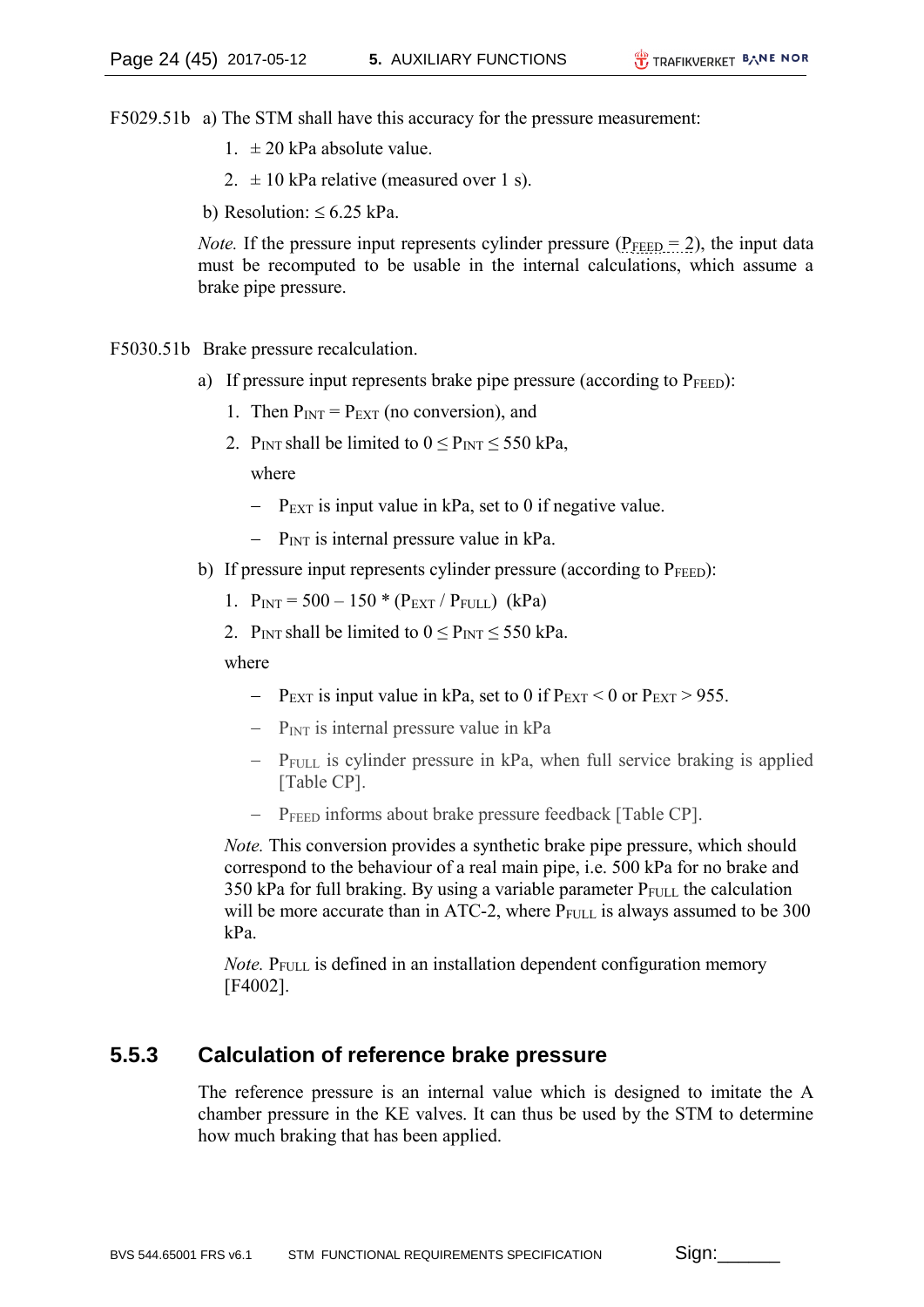F5031. The pressure measured at start shall be used as reference pressure and shall thereafter be adapted to the current pressure according to the following table (which applies if the calculation is performed once per second):

|              | <b>CONDITIONS:</b>                   | <b>ACTION:</b>            | <b>REMARKS</b>      |
|--------------|--------------------------------------|---------------------------|---------------------|
| a)           | $P_{REF} = P_{INT}$                  | No change                 | Constant pressure   |
| b)           | $P_{REF}$ < $P_{INT}$                | $P_{REF} = P_{REF} + 1.5$ | Increasing pressure |
| $\mathbf{C}$ | $P_{REF}$ > $P_{INT}$ + 30           | No change                 | <b>Braking</b>      |
| d)           | $P_{INT} + 30 \ge P_{REF} > P_{INT}$ | $P_{REF} = P_{REF} - 0.5$ | Sinking pressure    |

*Table 5.5-2. Reference brake pressure*

Where:

PREF is the reference pressure.

- $P_{INT}$  is internal representation of brake feedback in main pipe pressure format, limited to max 550 kPa.
- Values given in kPa.

### <span id="page-24-0"></span>**5.5.4 Initializing the reference brake pressure**

F5032. The reference pressure shall be set on starting the STM:

- a) To the first stable  $P_{INT}$  value between 400-550 kPa achieved.
- b) Stable in this instance means that the pressure has not varied more than  $\pm 20$ kPa over 3 seconds.

*Note*. This begins with saving the pressure  $(= P_0)$  and starting the 3 s timer. If the pressure P<sub>INT</sub> then deviates more than  $\pm 20$  kPa from P<sub>0</sub> before time-out, a new pressure  $P_0$  is saved and the timer is restarted. This goes on until the pressure becomes enough stable.

## <span id="page-24-1"></span>**5.5.5 Error indications**

F5033. The error message 'TRYCKGIVARFEL' shall be given if:<sup>15</sup>

- a) The pressure measured ( $P_{\text{EXT}}$ ) is  $\leq -50$  kPa (2,9 mA).
	- 1. Simultaneously the  $P_{INT}$  pressure value shall be set equal to the reference pressure.
- b) The pressure measured ( $P_{\text{EXT}}$ ) is > 955 kPa (25,8 mA).

<sup>&</sup>lt;sup>15</sup> Differs from [ATC2]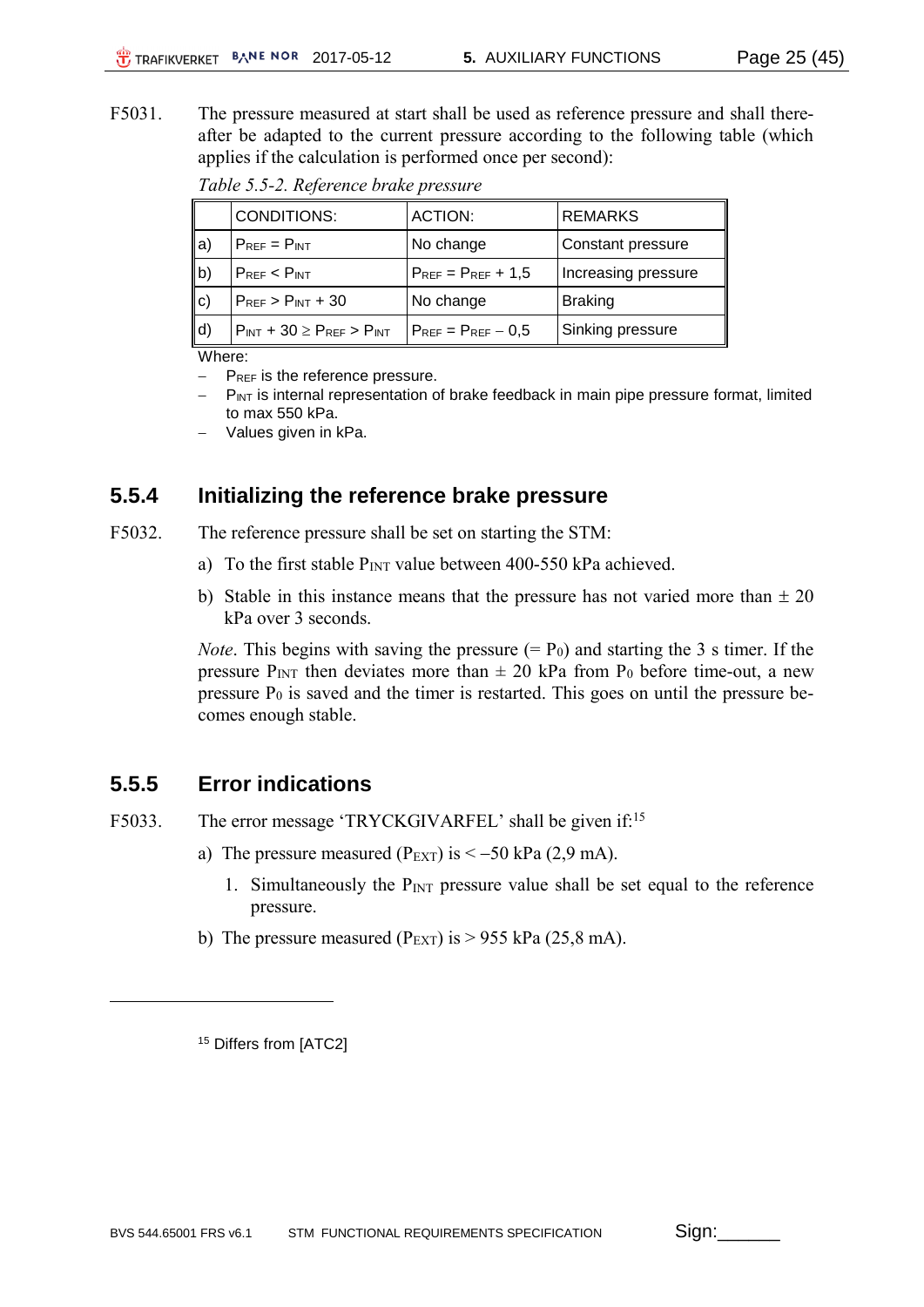*Note.* This check serves to detect hardware failures in the brake status input, and should not react to normal or abnormal pressure variations.

## <span id="page-25-0"></span>**5.5.6 Brake test**

F5034.51a Reserve.

- a) Reserve.
- b) Reserve.

*Note*. The STM-controlled service and/or emergency brake test sequence will not start until the converted pressure ( $P_{INT}$ ) is not between 400-550 kPa, and also has remained steady within  $\pm 20$  kPa for 3 s [5.6.4.5].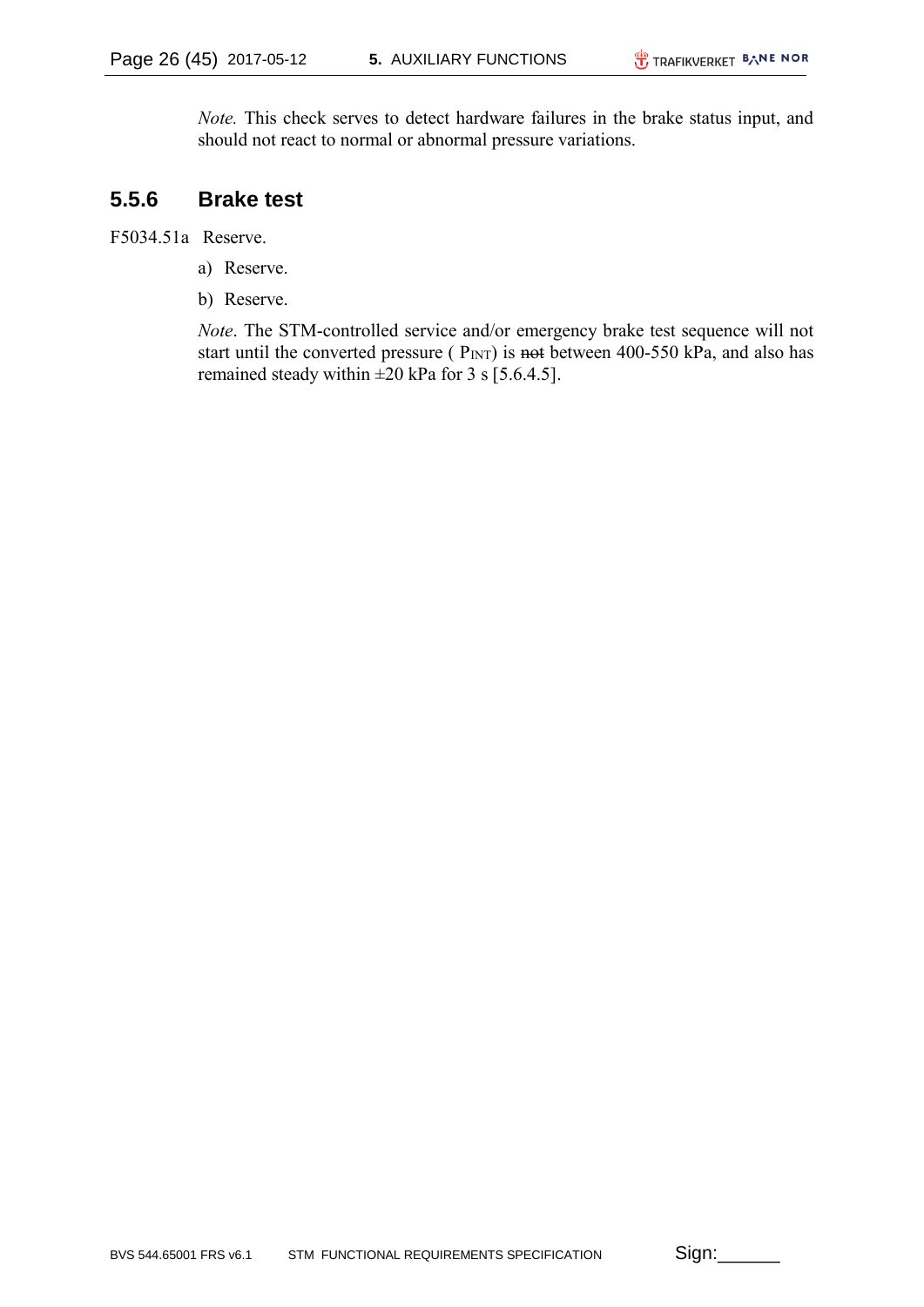## <span id="page-26-0"></span>**5.6 STM START OR STOP**

## <span id="page-26-1"></span>**5.6.1 General**

The operating status of the STM equipment is determined by the ETCS according to cab status, and directly by the STM isolation switch.

The STM can be isolated by setting the STM isolation switch to Off. In this Shutdown state the supply to the STM brake circuits is interrupted, at the same time as the emergency brake valve is fed independently of the STM. The STM computers, however, are still powered.

With the STM isolation switch in position On, the connection of the system is determined by the ETCS according to cab status (A/B/Off). This selects the adequate antenna in some engines. When a cab is activated, the ETCS will request the STM to begin its start test, see below.

## <span id="page-26-2"></span>**5.6.2 STM self test**

The following items are tested:

- a) Internal STM functions
- b) STM ETCS communication<sup>16</sup>

The self test is halted on detecting an error, and the nature of the error is indicated.

- F5035. a) The STM self test shall be performed in Power On state (PO) during the Start of Mission procedure [4.3].
	- b) Parts of this test are also performed during normal operation (all states except NP and FA). Refer to supplier specification.
- F5036. a) The self test shall halt if a failure is detected.
	- b) The current self test position (test number) shall be displayed as specifically as possible.

*Note*. Refer to the supplier specification.

<sup>16</sup> Differs from [ATC2]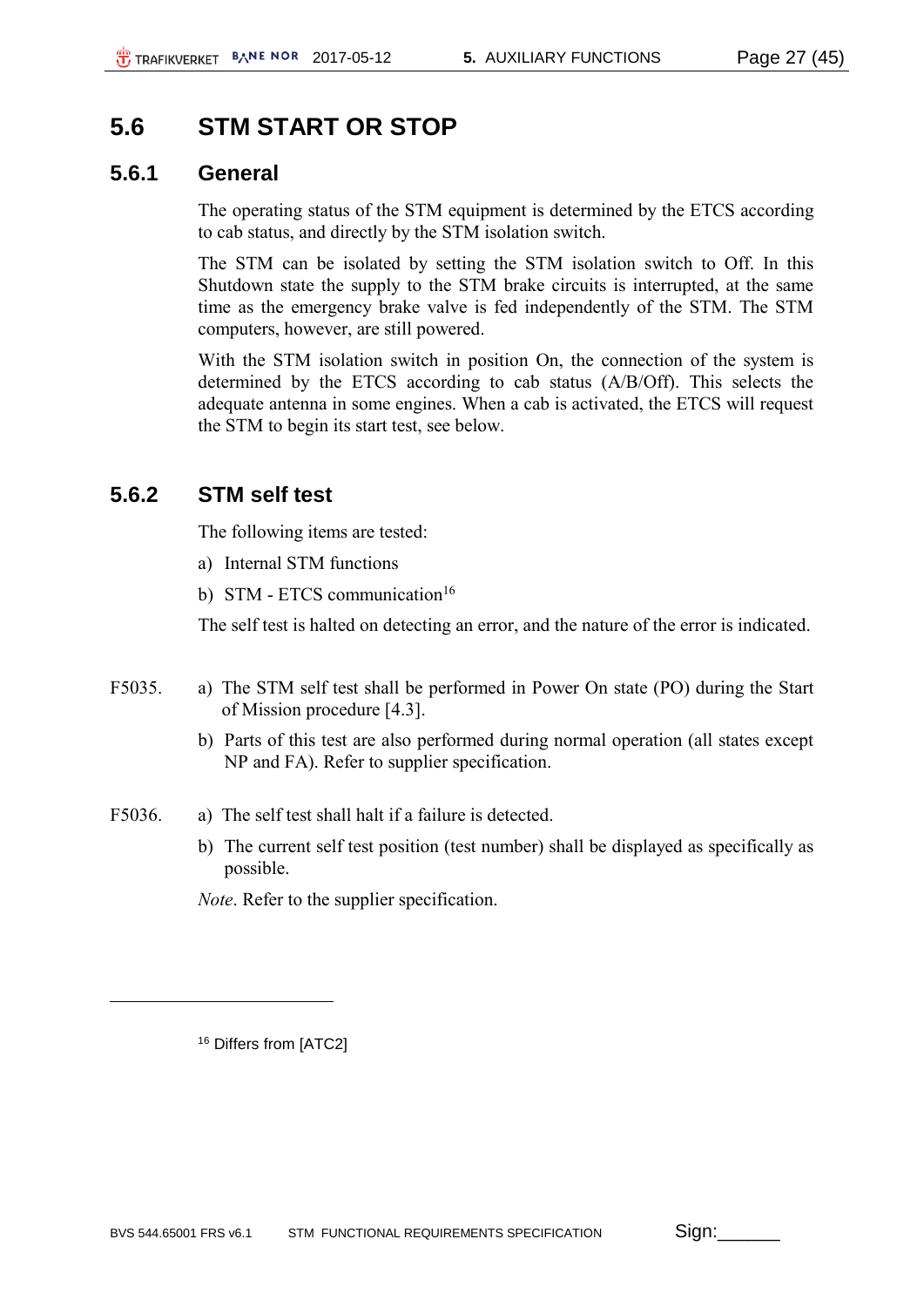F5037. The STM shall ensure that these functions are correctly working:

a) Internal STM functions.

b) The STM - ETCS communication.<sup>17</sup>

*Note.* This test will be specified by the supplier.

F5038. The STM shall establish communication with the ETCS and ensure that this communication works correctly.<sup>18</sup>

#### <span id="page-27-0"></span>**5.6.3 STM start test**

The STM start test is equivalent to the ATC-2 startup test position 3 [ATC2] and is accomplished with help by the STM Specific Test Procedure [ESTM].

The start test is executed once during each Start of mission procedure (Data Entry), but only if there is a separate STM antenna. The following test is performed:

- STM transmission test.
- F5039.51b The following applies if there is a separate STM antenna:
	- a) An STM specific test procedure shall be requested to the ETCS during the Start of Mission procedure. 1. Exception: If ETCS technical mode is equal to NL.
	- b) The STM shall carry out the start test even if the antenna is positioned directly above a balise.

*Note.* In this case however, the transmission test uses a slightly different algorithm than usual (specified by the supplier).

- F5040.51a With a separate STM antenna, the **transmission test** shall ensure:
	- a) That TEST1 functions with the transmitter  $=$  On.
	- b) That TEST1 does not function with the transmitter = Off.
- F5041.51a If there is a separate STM antenna, and if the STM start test fails, the following shall apply:
	- <sup>17</sup> Differs from [ATC2]

 $\overline{a}$ 

<sup>18</sup> Differs from [ATC2]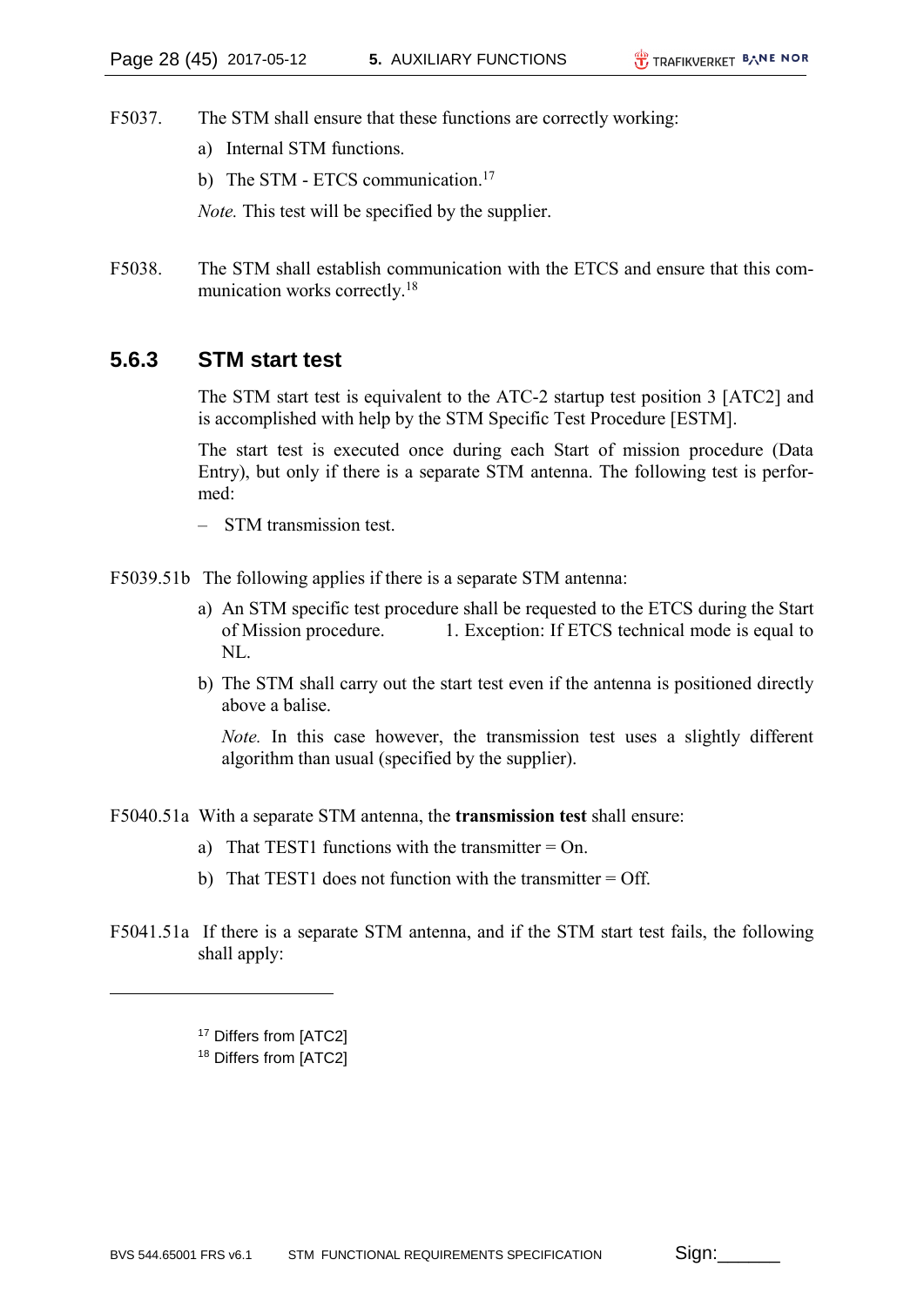- a) An error indication shall be given.
- b) After that, the STM shall enter the Failure state.<sup>19</sup>

#### <span id="page-28-0"></span>**5.6.4 STM service brake test – Brake test A**

#### **5.6.4.1 General**

STM service brake test sequence (brake test A):

- A1. STM brake feedback test.
- A2. STM service brake test (via ETCS).

The STM brake test is equivalent to the ATC-2 startup test positions 4, 5 and 6 [ATC2].

The brake test will only be carried out on request from the driver or automatically if a direct service brake interface is used. The brake test should be executed during every mission.

Every test is halted on detecting an error, and the nature of the error is indicated.

The STM uses the ETCS brake interface or a direct connection to the service brake interface for service braking. The service brake test is still regarded as necessary because the deceleration supervision is based upon the ATC2 brake curve model, which relies heavily on the service brake function.

The STM brake test A is equivalent to the corresponding ATC-2 service brake startup test positions.

#### **5.6.4.2 Starting Brake test A**

- F5042.60a If SBTEST indicates that there is no approved ETCS service brake test method [Table CP], then the STM shall remind the driver to request Brake test A in the following cases: <sup>20</sup>
	- a) The train is stationary and has entered Data Available (DA) during the Start of Mission procedure.
		- 1. Exception. If a direct service brake interface is used [Table CP] Data Available (DA) is not required.

*Note.* This applies to cold start as well as change of cab.

<sup>19</sup> Differs from [ATC2]

<sup>20</sup> Differs from [ATC2]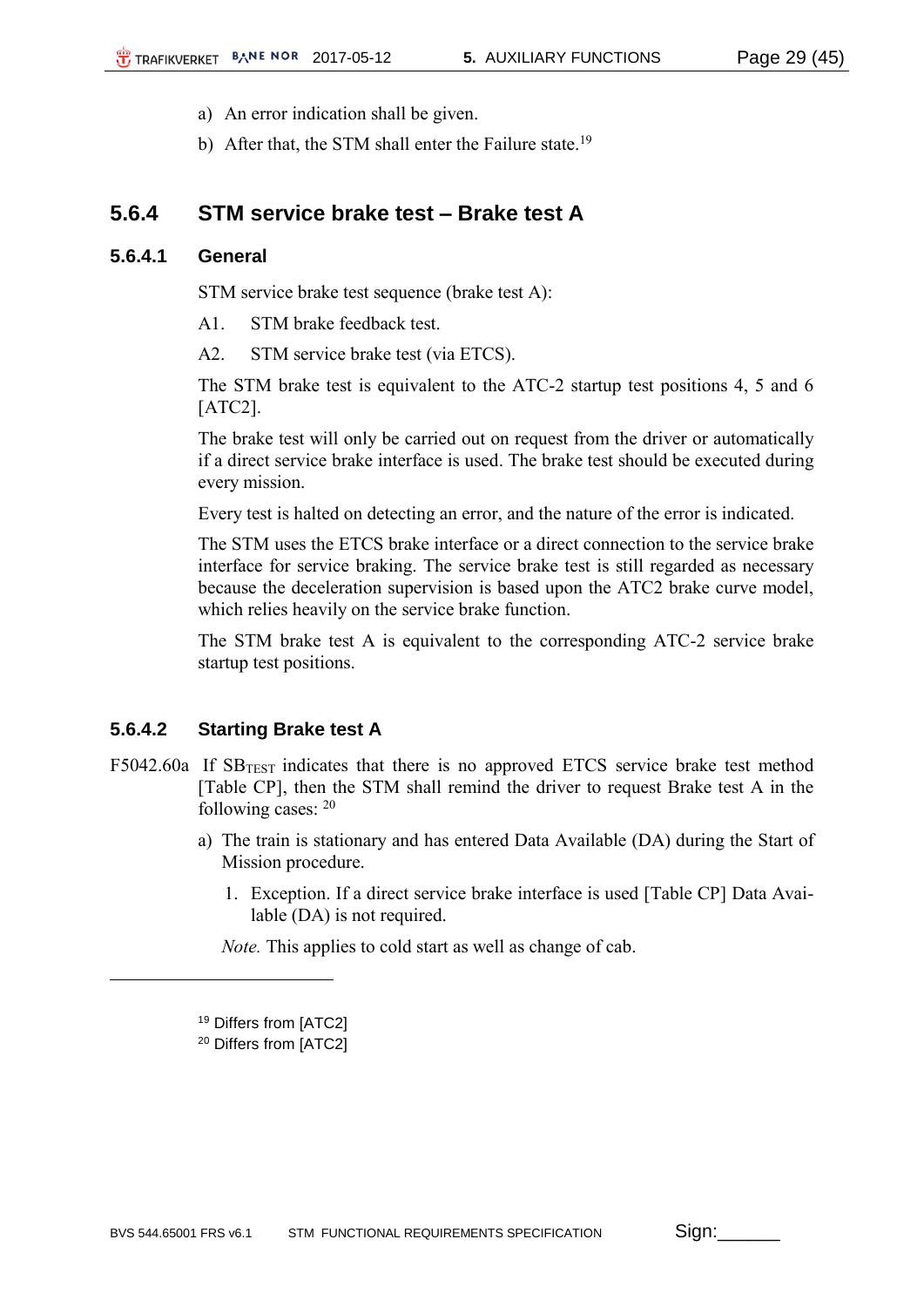- b) If a direct service brake interface is not used [Table CP] and no successful Brake test A has been performed since last ETCS Start of Mission procedure ( $T_x$  = 5), and:
	- 1. The train becomes stationary in state Data Available (DA), or
	- 2. The train passes a border to an ATC2-STM area and has entered Data Available (DA).
- F5042A.60b If  $SB$ <sub>TEST</sub> indicates that there is no approved ETCS service brake test method [Table CP], the STM shall start Brake test A under the following premises:
	- a) The train is stationary,
		- 1. Reserve,

and

b) The train is in state Data Available (DA),

and

- c) The driver presses the BRAKE TEST button.
- d) Exception to b) and c): If a direct service brake interface is used [Table CP] and test procedure permission is received from ETCS.

A5042A.60b The STM shall start Brake test A under the following premises:

- a) The train is running or stationary,
	- 1. Exception: If a direct service brake interface is used [Table CP] the train shall be stationary,

and

b) The train is in state Data Available (DA),

and

- c) The driver presses the BRAKE TEST button.
- d) Exception to b) and c): If a direct service brake interface is used [Table CP] and test procedure permission is received from ETCS.
- $F5042B.51a$  If  $SB$ <sub>TEST</sub> indicates that there is no approved ETCS service brake test method [Table CP], the STM shall execute Brake test A in the following way:
	- a) The driver shall be informed when the test starts.
	- b) Perform STM brake feedback test (A1) according to [5.6.4.5] below.
	- c) If the previous test was accepted, perform the STM service brake test (A2) according to [5.6.4.3] below.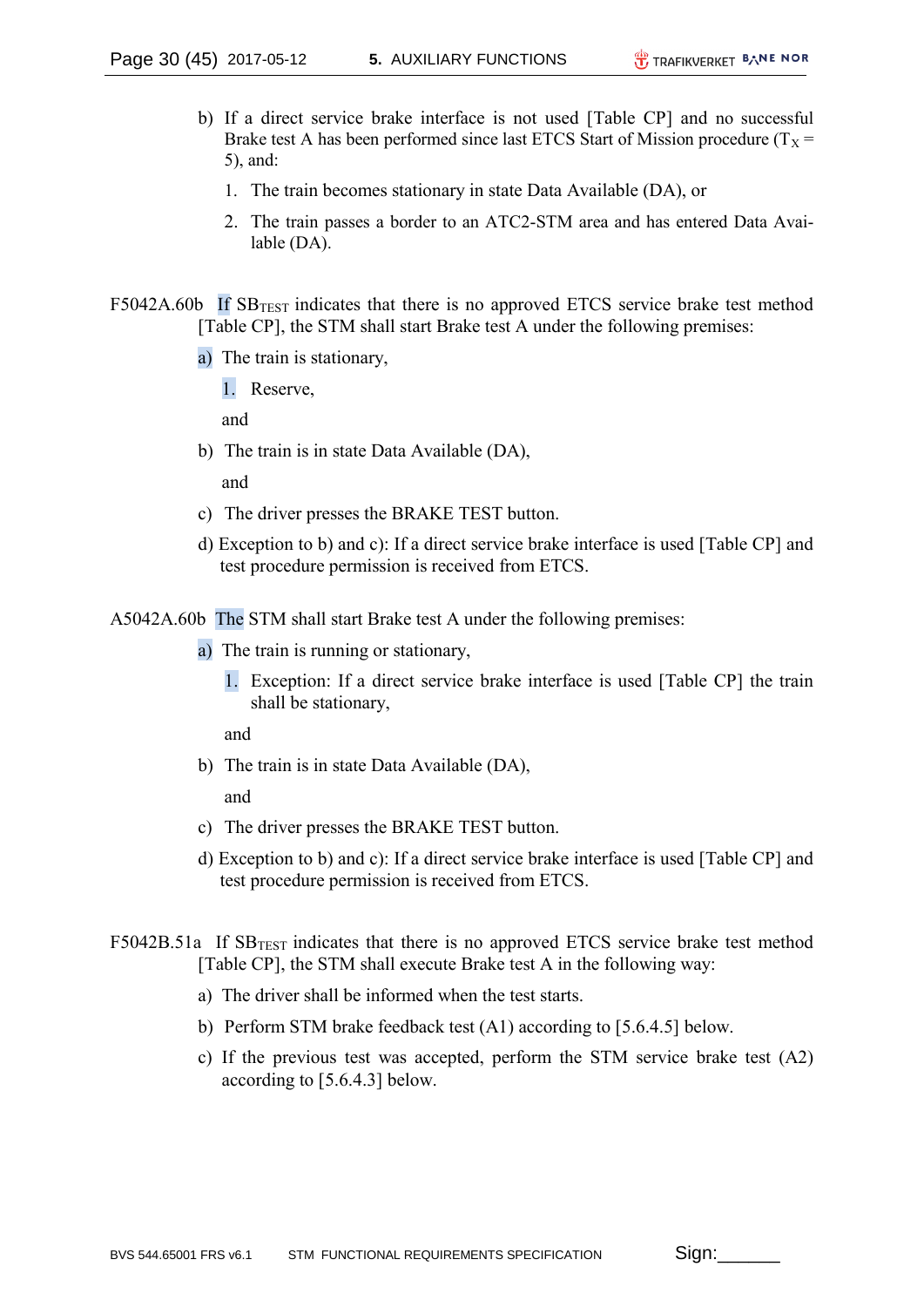#### **5.6.4.3 Perform the Service brake test (A2)**

F5042C.52b If the  $SB_{TEST}$  indicates that there is no approved ETCS service brake test method [Table CP], the service brake test shall be performed according to the following:

- a) Order service brake.
	- 1. If direct service brake interface is used according to SB<sub>DIRECT</sub> [Table CP], order service brake only through that interface.
	- 2. Otherwise, order service brake via the ETCS.
- b) Wait for:
	- 1. Pressure decrease of at least 25 kPa, and
	- 2. Service brake status = applied, if a direct service brake interface is used according to SB<sub>DIRECT</sub> [Table CP].
- c) Release the service brake.
- d) Wait for a pressure increase of at least 12 kPa.
- e) The test shall be considered as successful if a-d are fulfilled.
- $F5043.51b$  If  $SB$ <sub>TEST</sub> indicates that there is no approved ETCS service brake test method [Table CP]:
	- a) Reserve.
	- b) If the test was successful this shall be shown on the DMI, but no acknowledgement from the driver shall be required.

1. Exception. If the STM emergency brake test (B) is performed directly after the STM service brake test (A), the result shall not be shown.

- c) If any problem was detected, diagnostic information (train position and error indication) shall be shown according to supplier specification, and this information shall remain at least until acknowledged by the driver.
- d) The test result shall be handled according to [5.6.4.4] below.

#### **5.6.4.4 Additional brake delay time**

Depending on the results from Brake test A, an extra delay time  $(T_X)$  of 5 s can be added to the full service brake delay time parameter  $(T<sub>B</sub>)$  for deceleration supervision. But this should not alter the originally entered delay time parameter  $T_B$ .

- F5043A.51b If SB<sub>TEST</sub> indicates that there is no approved ETCS service brake test method [Table CP], an extra brake delay time  $T_X$  of 5 s shall be added to the full service brake delay time  $(T_B)$  for braking curve calculations (but not for other purposes), if:
	- a) The last brake test failed, or
	- b) No brake test has been performed since the last Start of mission procedure.

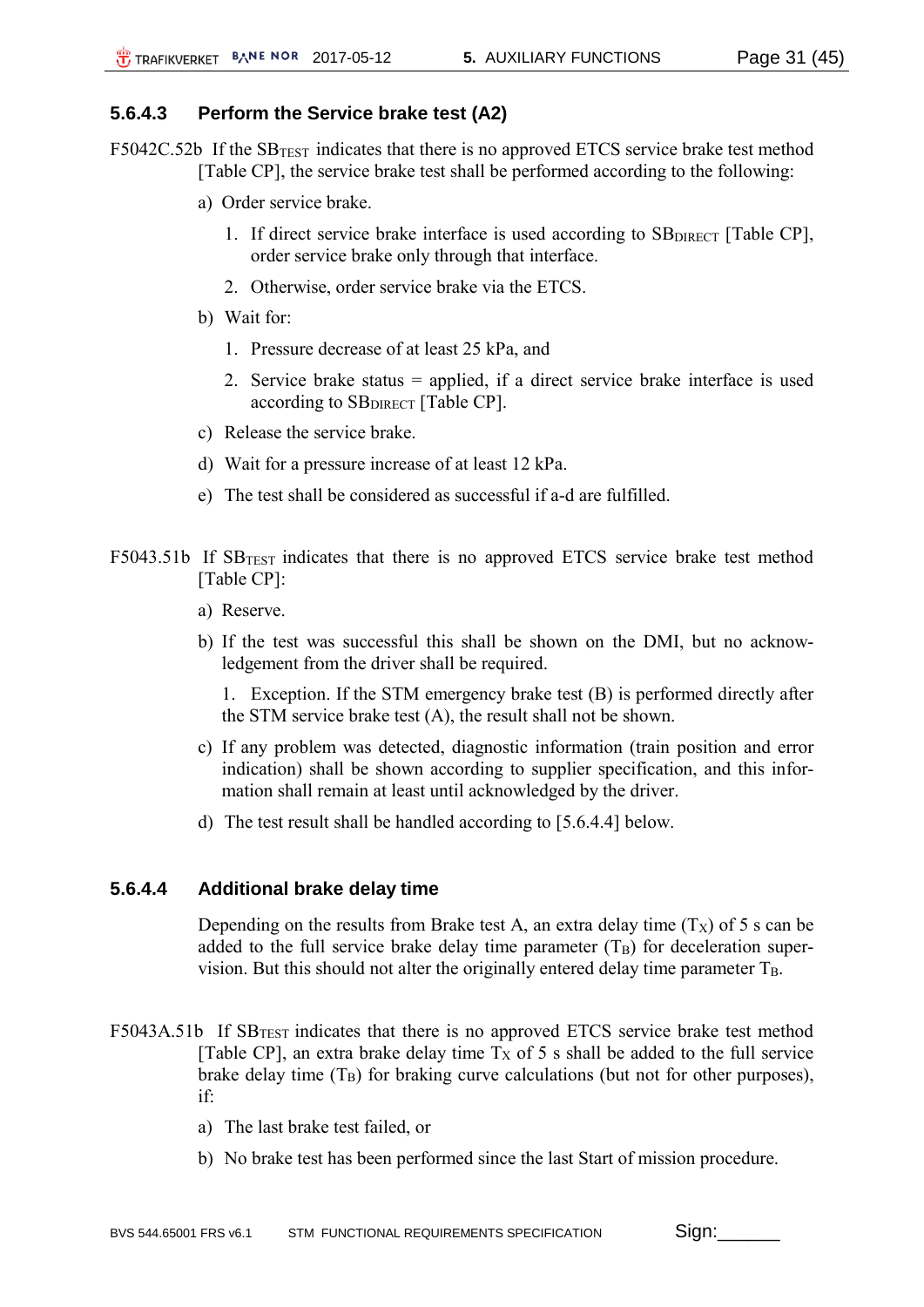*Note*. This extra delay time means that in case of STM service brake failure, the resulting emergency brake application will occur 5 s earlier, i.e. at the latest 5 s before the deceleration curve is passed.

- F5043B.52a If SBTEST indicates that there is no approved ETCS service brake test method [Table CP], or if an extra brake delay time  $T_X$  of 5 s is added to the full service brake delay time (due to service brake failure according to 5.2.5), the temporarily increased full service brake delay time shall affect the deceleration supervision.
	- a) Tx shall apply until:
		- 1. The brake pressure has been decreased by 60 kPa or more, and
		- 2. The braking curve interval is B or higher.
		- 3. If 1. and 2. are fulfilled, the STM shall emergency brake as soon as the curve DE is reached.

*Note.* This is to ensure brake application by a tested brake at the DE curve.

- b) Tx shall re-appear when one of the following events has occurred:
	- 1. The braking curve is repeated so that itsinterval changes to A.
	- 2. The braking curve interval returns to Ab.
	- 3.  $V_{TARG} = 0$  km/h and the train speed decreases below  $V_{END}$ .
- c) Exception to a) and b): Deceleration supervision due to braking curve to 80 km/h after balise failure.

*Note*. If Tx is removed according to a) the S<sub>BRAKE</sub> moves towards the deceleration curve in a normal way, which makes it possible for the driver to avoid STM brake intervention when there is a short target distance.

- F5043C. The extra brake delay time  $T_X$  shall be set to 0 s (return to the original delay time parameter  $T_B$ ) when:
	- a) After a successful Brake test A.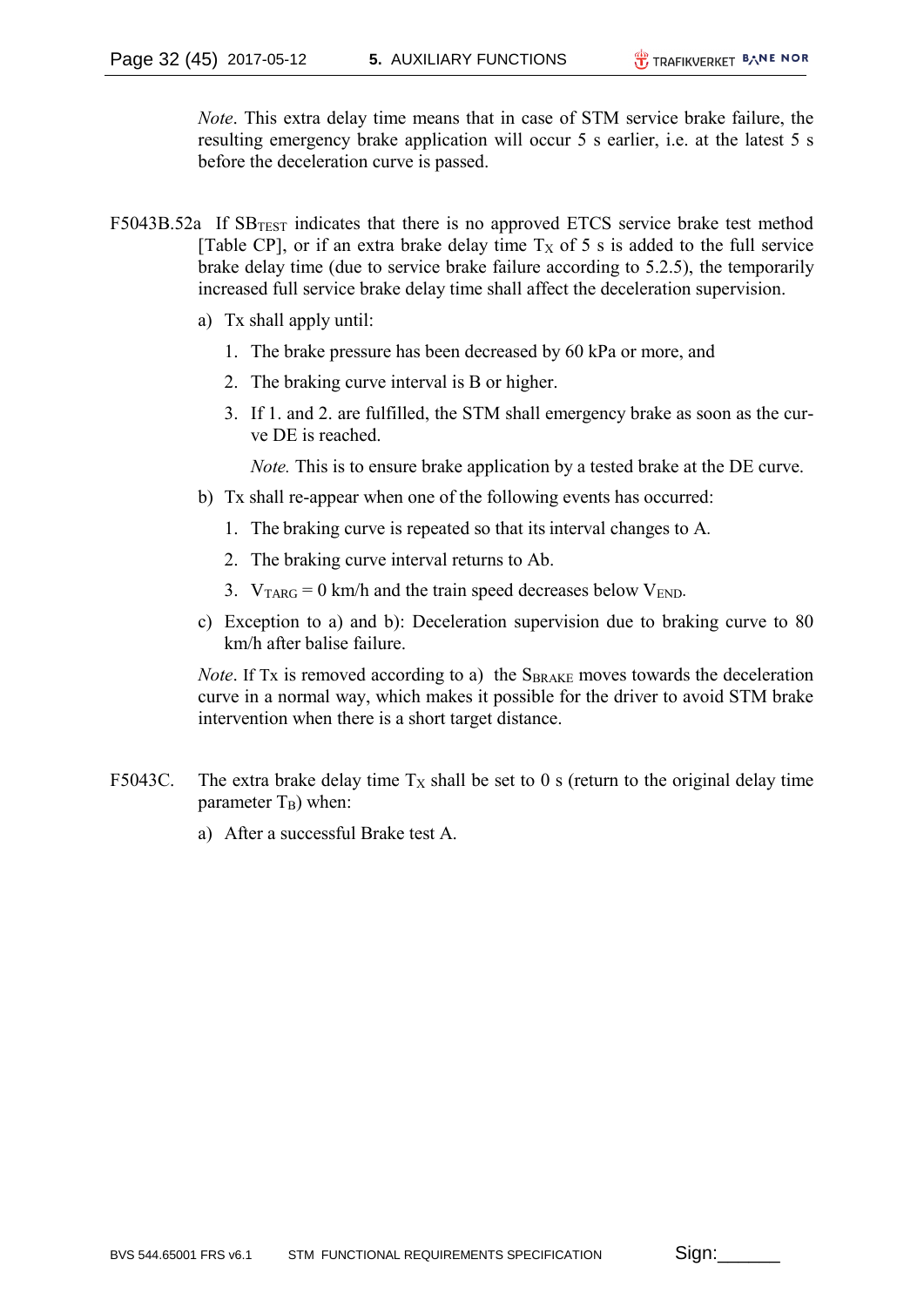#### **5.6.4.5 Brake feedback test (A1 or B1)**

- F5044.51b If there is no approved ETCS service brake test method according to  $SB_{TEST}$ [Table CP]:
	- a) The STM brake feedback test (A1) shall initialize Brake Test A  $[5.6.4.2]$ <sup>21</sup>
	- b) The test shall not be accepted if:
		- 1. The pressure measured ( $P_{\text{EXT}}$ ) is  $\leq -50$  kPa (2,9 mA).
		- 2. The pressure measured ( $P_{\text{EXT}}$ ) is > 955 kPa (25,8 mA).

*Note.* This check serves to detect hardware failures in the brake status input, and should not react to normal or abnormal pressure variations.

- c) The test shall finish (proceed with test A2) when:
	- 1. The converted pressure ( $P_{INT}$ ) is between 400-550 kPa, and
	- 2. The converted pressure ( $P_{INT}$ ) has remained steady within  $\pm 20$  kPa for 3 s.

*Note*. Refer to [5.6.5.25] below.

d) Reserve.

## <span id="page-32-0"></span>**5.6.5 STM emergency brake test -- Brake test B**

#### **5.6.5.1 General**

 $\overline{a}$ 

This sub-section applies only for trains equipped with a direct STM emergency brake interface.

The STM emergency brake test sequence (brake test B):

- B1. STM brake feedback test.
- B2. STM emergency brake test (own interface).

There is no specific brake test for an STM which is only equipped with ETCS emergency brake interface. This type of braking is supervised every time that the STM orders emergency braking.

<sup>&</sup>lt;sup>21</sup> Differs from [ATC2]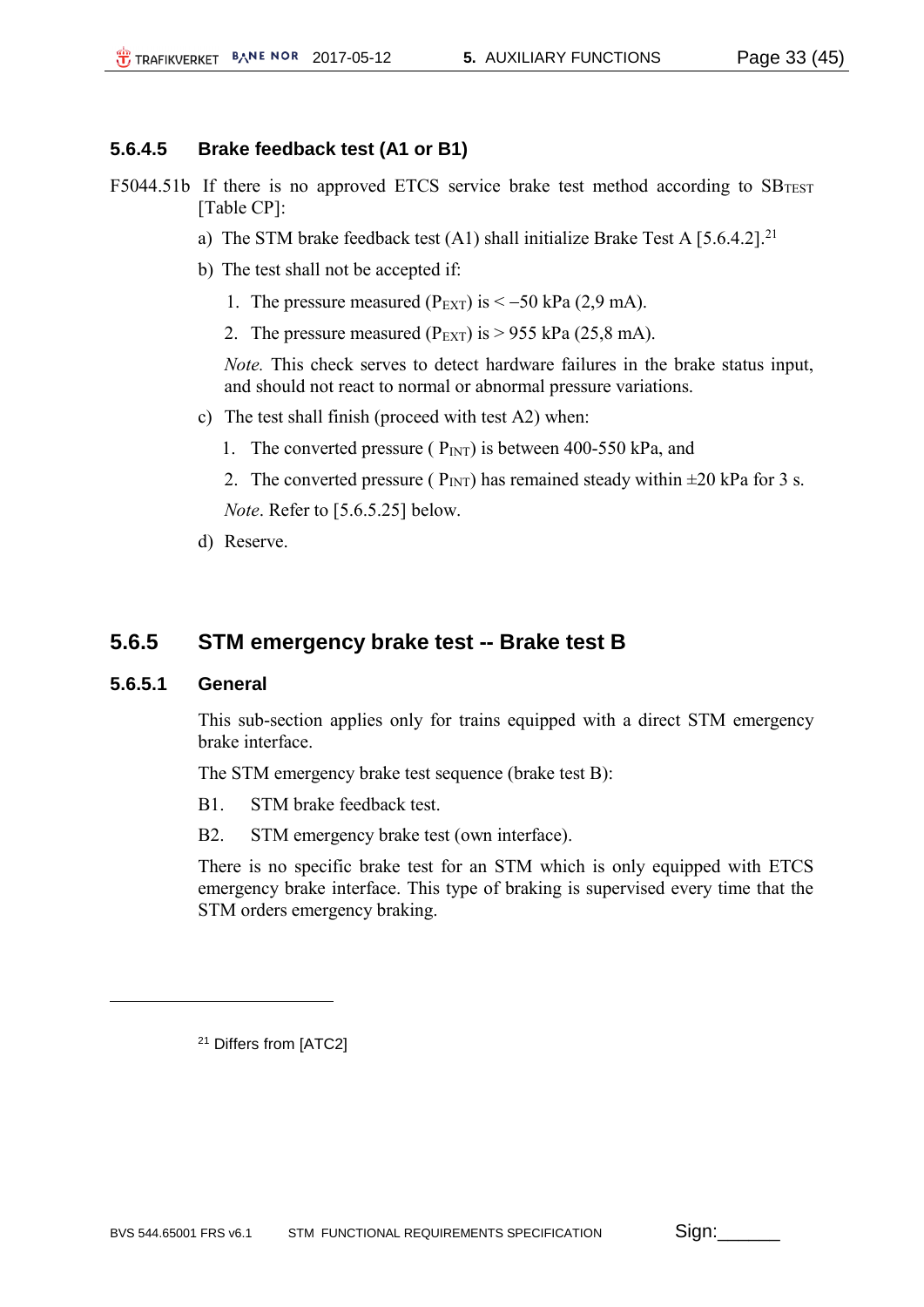The STM brake test B is equivalent to the ATC-2 emergency brake startup test positions.

The brake test should be executed during every mission, or at least once within 24 hours.

Every test is halted on detecting an error, and the nature of the error is indicated.

#### **5.6.5.2 Starting Brake test B**

- F5044A.51o If there is direct STM emergency brake interface according to EB<sub>DIRECT</sub> [Table  $CP$ ] and there is no STM service brake interface according to  $SB<sub>DIRECT</sub>$  [Table CP], the following shall apply:
	- a) The STM brake feedback test (B1) shall initialize Brake Test B [5.6.5.2.].<sup>22</sup>
	- b) The test shall not be accepted if:
		- 1. The pressure measured ( $P_{\text{EXT}}$ ) is  $\leq -50$  kPa (2,9 mA).
		- 2. The pressure measured ( $P_{\text{EXT}}$ ) is > 955 kPa (25,8 mA).

*Note.* This check serves to detect hardware failures in the brake status input, and should not react to normal or abnormal pressure variations.

- c) The test shall finish (proceed with test B2) when:
	- 1. The converted pressure  $(P_{\text{INT}})$  is between 400-550 kPa, and
	- 2. The converted pressure ( $P_{INT}$ ) has remained steady within  $\pm 20$  kPa for 3 s.
- F5045. If the train is equipped with a direct STM emergency brake interface [Table CP] then the STM shall remind the driver to request Brake test B, alternatively automatically perform this brake test in the following cases: $^{23}$ 
	- a) The train is stationary and has entered Data Entry (DE) right after each cold start.
	- b) At change of cab, if there was more than 24 hours since last time.<sup>24</sup>

*Note*. It is allowed to make the test more frequently.

*Note*. If direct STM service brake interface [Table CP] is used, the test will be performed after the brake test A has been finished.

<sup>24</sup> Reserve.

<sup>22</sup> Differs from [ATC2]

<sup>&</sup>lt;sup>23</sup> Differs from [ATC2]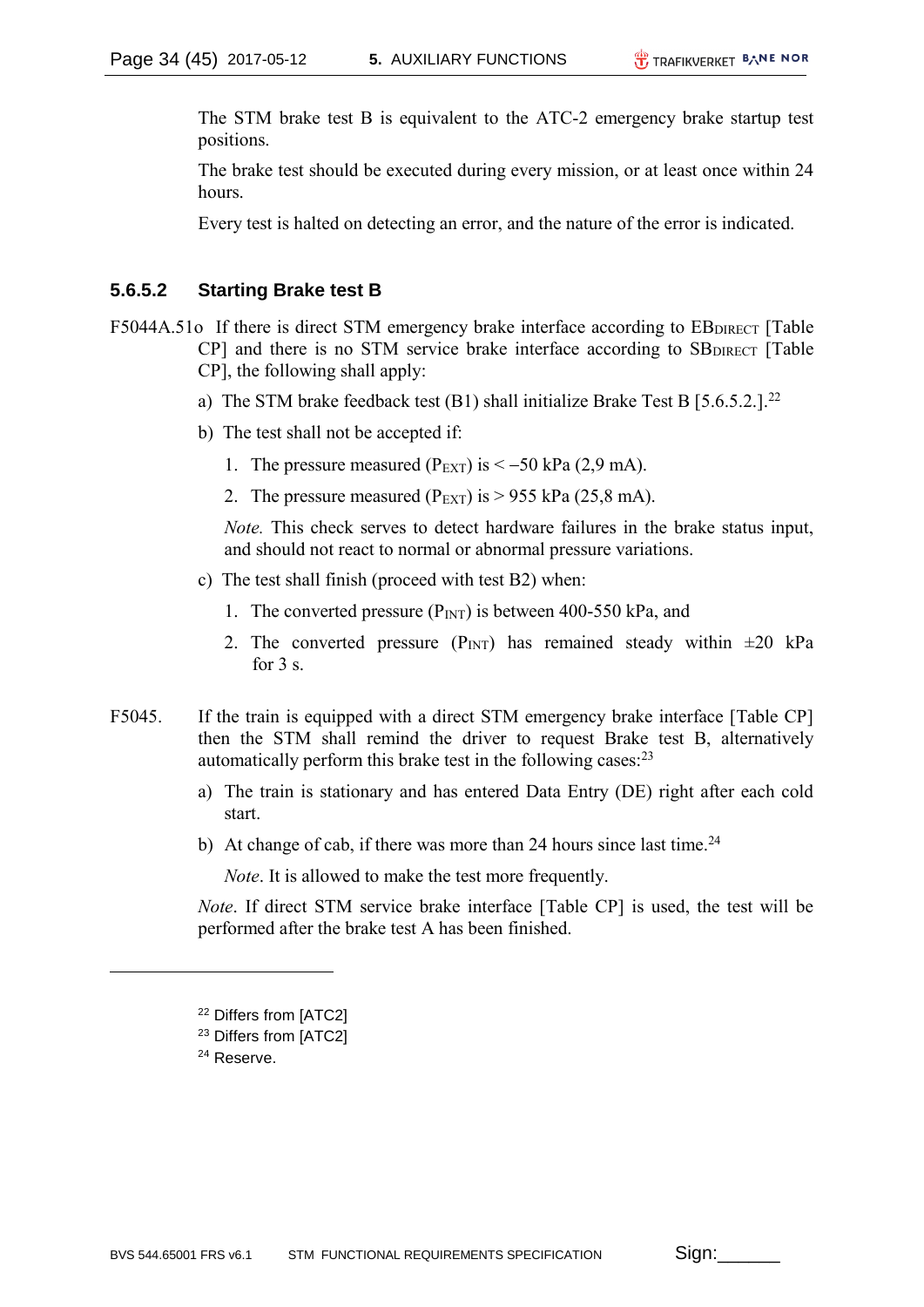- F5045A.60a If a direct emergency brake interface is used [Table CP], the STM shall start Brake test B under the following conditions:
	- a) The train is stationary, and
	- b) The Start of Mission procedure is ongoing, and
	- c) The ETCS is not performing its own emergency brake test at the same time, and
	- d) The driver presses the BRAKE TEST button, or the brake test starts automatically.

*Note*. Reserve.

- F5045B.51b If a direct emergency brake interface is used [Table CP], tThe STM shall execute Brake test B in the following way:
	- a) The driver shall be informed when the test starts.
	- b) If a direct STM service brake interface according to  $SB_{DIRECT}$  [Table CP] is not used, perform STM brake feedback test (B1) according to [5.6.4. 5] above.

*Note*. If the STM brake feedback test is already done before the service brake test (via a direct service brake interface), it needs not to be done before the emergency brake test.

c) If the previous test was accepted or if a direct STM service brake interface according to SB<sub>DIRECT</sub> [Table CP] is used, perform the STM emergency brake test (B2) according to [5.6.5.3] below.

1- If a direct STM service brake interface according to SBDIRECT [Table CP] is used, the STM emergency brake test (B) shall be performed directly after the STM service brake test (A).

d) The STM shall not leave the Data Entry state until Brake Test B has been performed (if the test has been started).

*Note*. ETCS performs "Standstill supervision" until the Start of Mission procedure has been completed.

#### **5.6.5.3 Perform Brake test B**

- F5045C.51a If a direct emergency brake interface is used [Table CP], the emergency brake test shall be started in the following way.
	- a) The emergency brake test (B2) shall be initiated by an emergency brake request direct from the STM to its own emergency brake interface.
	- b) No emergency brake order shall be given to the ETCS.
- F5046.51a Requirements for the emergency brake test**,** if the STM is equipped with an interface of its own [Table CP]**:**
	- a) For brake pipe measurement: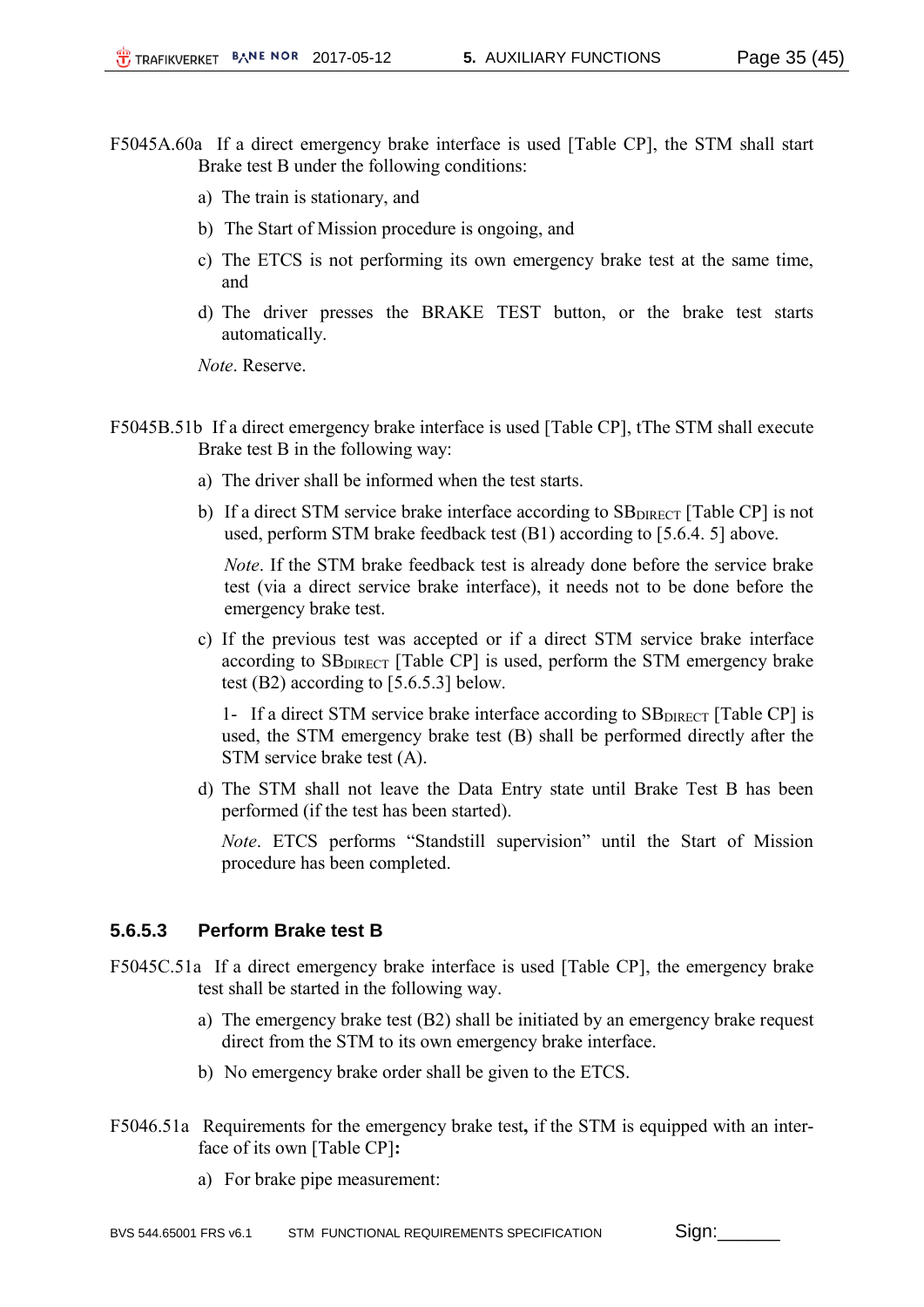- 1. The valve shall be opened and closed again after 1 s.
- 2. The pressure ( $P_{INT}$ ) shall drop within  $T_{EBCHK}$  seconds after opening of the valve by at least 60 kPa below the momentary pressure measured before opening of the valve, or else the brake test shall halt.
- b) For cylinder measurement:
	- 1. The valve shall be opened and closed again after 2,5 s.
	- 2. The pressure ( $P_{\text{INT}}$ ) shall drop within T<sub>EBCHK</sub> seconds after opening of the valve by at least 60 kPa below the momentary pressure before opening of the valve, or else the brake test shall halt.

*Note*. An unpowered valve is assumed to be open.

- c) The STM shall also ensure that the emergency brake output circuits are electrically correct during emergency braking.
- d) For any standby computers, only the relay functions shall be checked.

*Note.* c) and d) may be specific for each manufacturer.

- F5047.51a Results of Brake test B.
	- a) The STM shall indicate the brake test results on the DMI.
	- b) Exception to a): If the test was successful this shall not be shown on the DMI.
	- c) If the STM fails the test, diagnostic information according to supplier specification shall be shown until acknowledged by the driver.
	- d) After acknowledgement by the driver, the STM shall proceed to the Failure state (FA).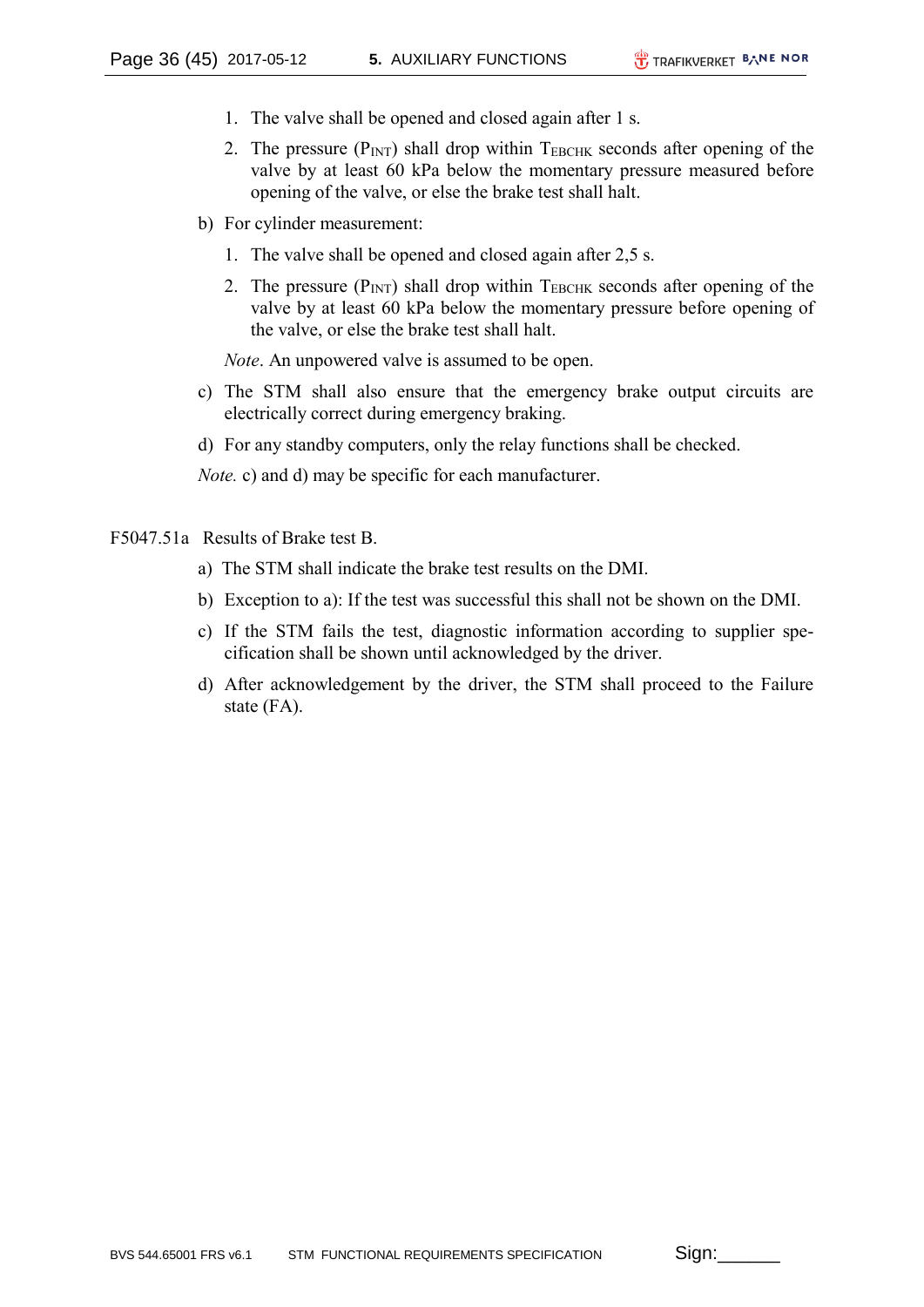#### <span id="page-36-0"></span>**5.6.6 Roll-away protection**

This function prevents a train from rolling away without a driver.**<sup>25</sup>**

#### **5.6.6.1 Normal roll-away protection**

- F5048.51a Full or soft service braking depending on  $SB<sub>SOFF</sub>$  [Table CP] shall be applied if all following conditions are fulfilled:
	- a) The train was stationary during  $\geq 1$  second, and
	- b) Then begins rolling up to 5 m, and
	- c) The direction controller is in the Neutral position.
- F5049.51a The message 'RULLNINGSVAKT' shall be indicated while the service braking is applied.<sup>26</sup>
- F5050.51a The service braking shall immediately be released when the message is acknowledged.

#### **5.6.6.2 Strict roll-away protection after passing stop**

- F5050A. The strict roll-away protection applies only when:
	- a) There has been an unpermitted stop or landslide passage, and
	- b) The driver has not yet acknowledged the "Bekräfta...." message.
- F5050B. During strict roll-away protection, emergency braking shall be applied if both conditions are fulfilled:
	- a) The train is really stationary (not moving slowly), and
	- b) Then moves 1 m (or more).

*Note*. The direction controller can be in Forward, Neutral or Reverse.

<sup>26</sup> Differs from [ATC2]

 $25$  This function can also detect errors in the direction controller inputs, which could cause the STM system's transmitter to fail until the train has started moving (the transmitter starts normally when the direction controller is set to Forward or Reverse). If this error remained undetected and an odometer error subsequently occurred, then it is possible that neither speed measurement nor balise detection would function without any warning to the driver.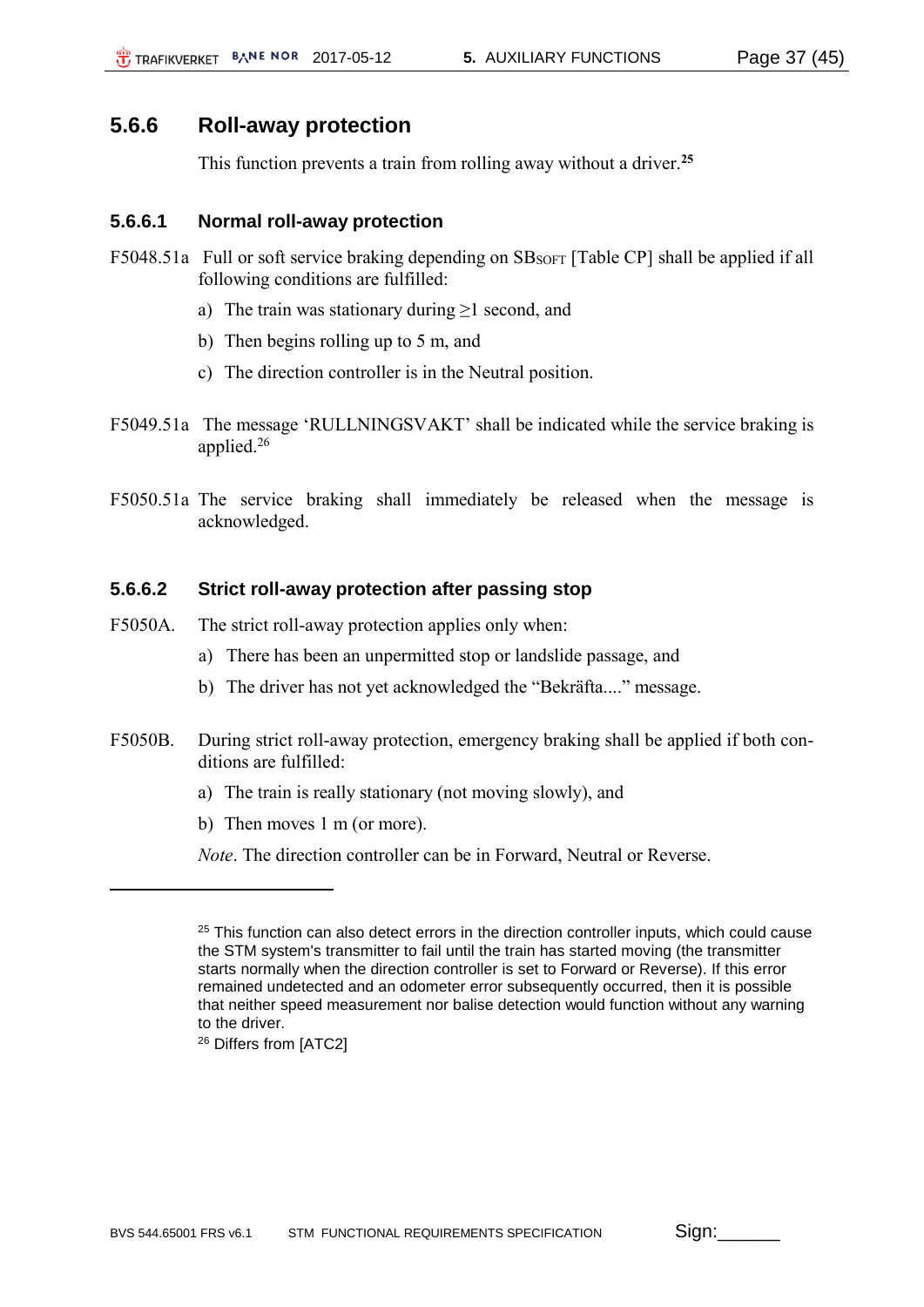## <span id="page-37-0"></span>**5.6.7 Change to resting mode (de-activated cab)**

In a de-activated cab, all indications on the DMI are extinguished and no supervision or braking is performed. This is mainly managed by the ETCS.

Refer to [4.3.13] and to the ETCS specifications.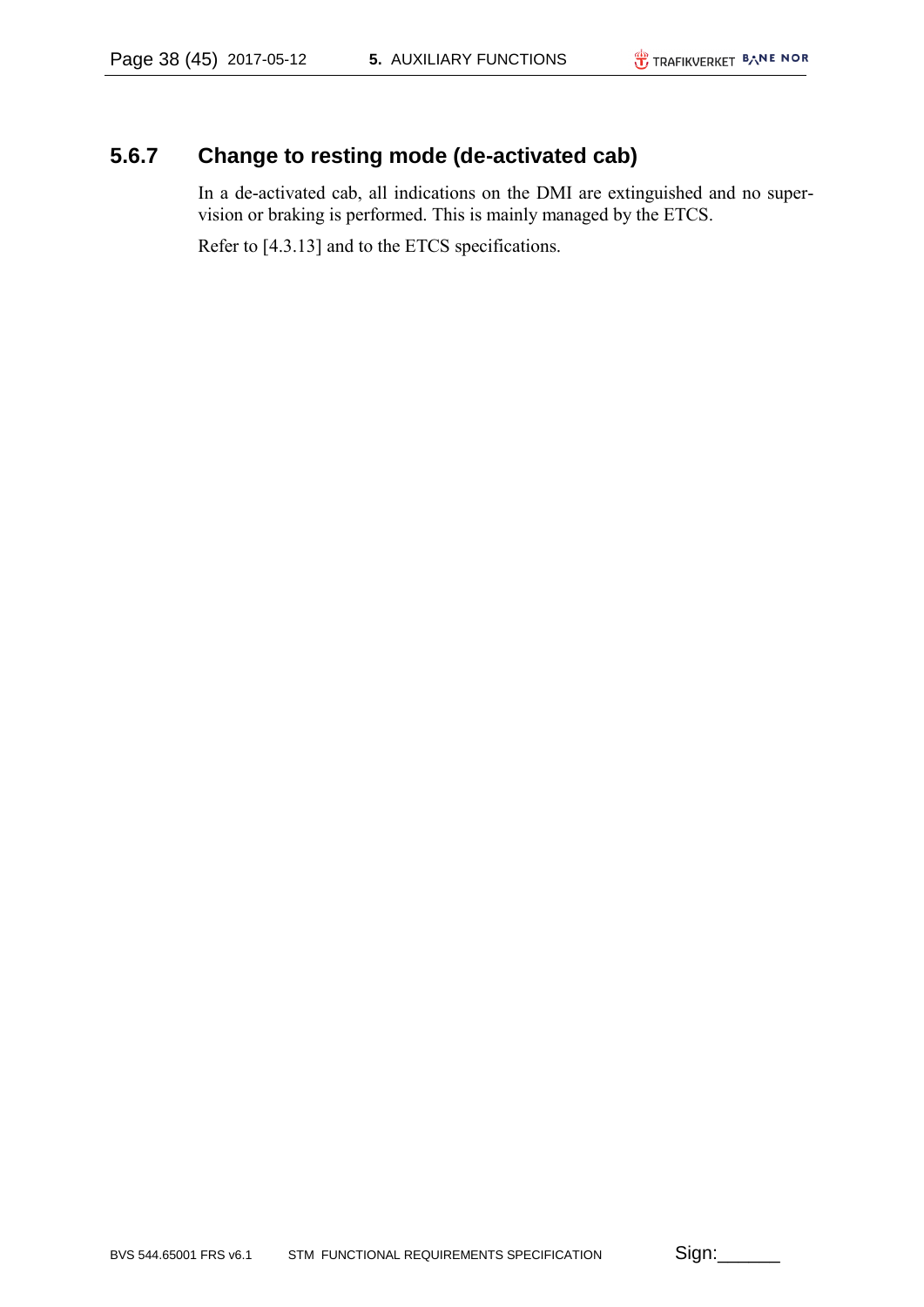## <span id="page-38-0"></span>**5.7 DECELERATION MEASUREMENT**

## <span id="page-38-1"></span>**5.7.1 General**

The deceleration of the train will be measured during every braking process. A new brake percentage is then computed according to the achieved result. This makes it possible for the driver to verify that the entered brake percentage is resonable.

This function has no other implication on the STM. Train parameters, deceleration supervision etc. are not affected.

In the following description, and the associated requirements, all references to brake pressure assume a UIC brake pipe system. For systems with e.g. cylinder pressure measurement the given values are adapted by using the internal pressure variable  $(P_{INT})$ .

#### <span id="page-38-2"></span>**5.7.2 Measurement**

As soon as the brake pressure has decreased with more than 60 kPa, and when the brake delay time has passed, the STM starts measuring (logging) pressure, speed and time.

This measurement continues until the difference between the reference pressure and the main pipe pressure becomes less than 40 kPa, or until the train has slowed down below 25 km/h.

The STM calculates the average pressure reduction and the average train deceleration during this period.

Should the average pressure reduction become smaller than 150 kPa, the average deceleration will be recalculated to represent full service braking.

The following figure shows the measurement principles. The following values are assumed:  $T_B = 4$  s,  $P_{REF} = 500$  kPa.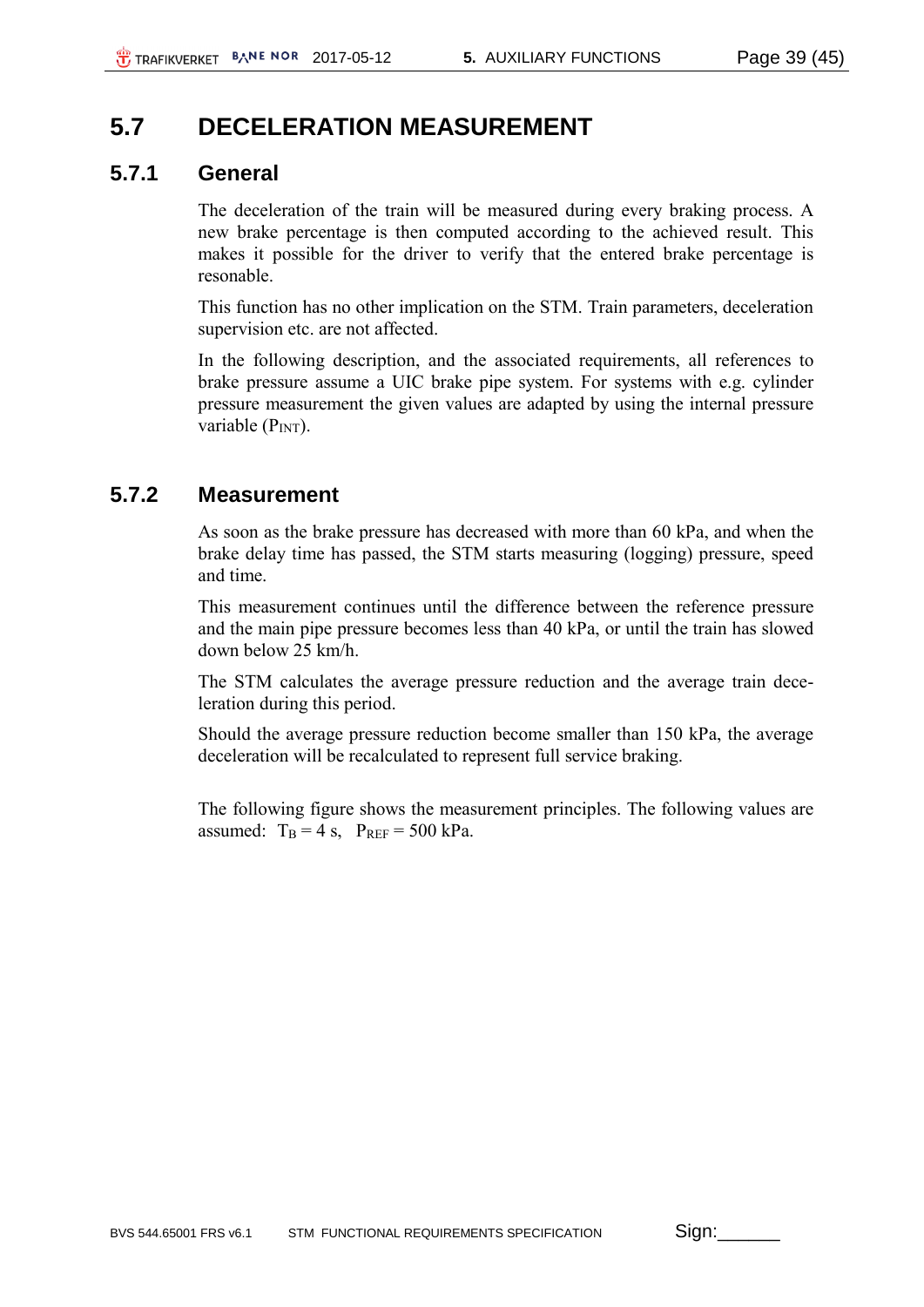*Figure 5.7-1. Deceleration measurement*





- a)  $V_{\text{TRAIN}} > 25$  km/h, and
- b) The brake pressure  $(P_{INT}) < P_{ref}$  60 kPa (at time t<sub>1</sub>), and
- c) At least 15 seconds has elapsed since the previous measurement was finished.<sup>27</sup>
- F5052. When the delay time is passed after  $t_1$ , i.e. at time  $t_2$ , the train speed shall be measured  $(V_2)$ .
- F5053. a) During the time interval between t<sub>2</sub> and t<sub>3</sub>, the average value of the pressure reduction shall be measured ( $P_{REF}$  -  $P_{INT}$ ).
	- b) During this measurement, the momentary value of  $P_{REF}$   $P_{INT}$  shall be limited to 150 kPa.
- F5054. The train speed is measured once again  $(V_3)$  when:
	- a) The brake pressure ( $P_{INT}$ ) has increased to  $> P_{REF}$  40 kPa (at t<sub>3</sub>), or
	- b) The train has slowed down below 25 km/h, or
	- c)  $t_3 t_1 \ge 60$  s.

 $\overline{a}$ 

*Note.* This means that the measurement will be finished.

 $27$  This is to avoid that the measurement result is erased too early.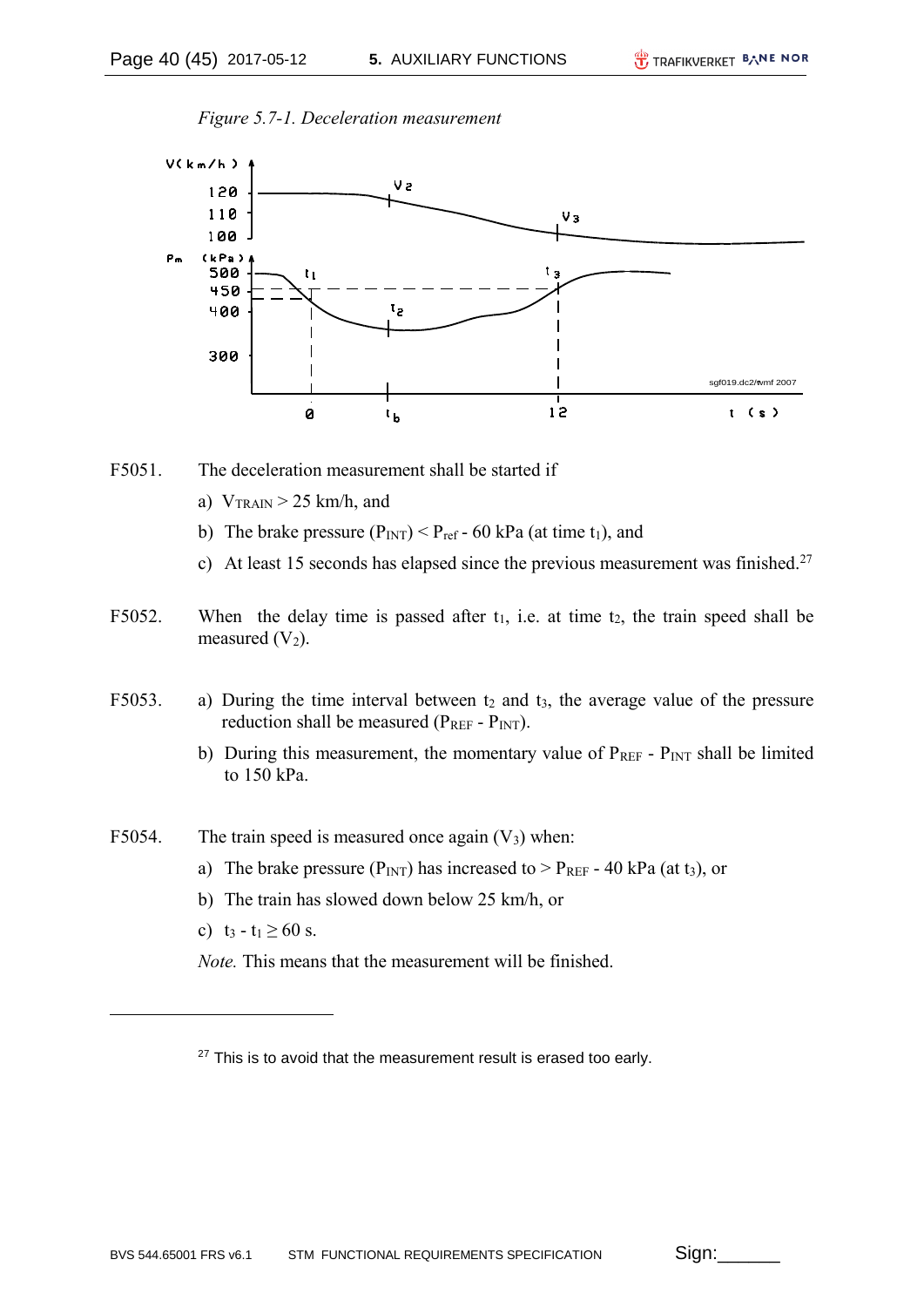F5055. If t<sub>3</sub> - t<sub>2</sub>  $\geq$  4 s, (successful measurement) the following calculation shall be performed:

$$
B_M = \frac{V_2 - V_3}{t_3 - t_2} \qquad (m/s^2)
$$

where

- $-$  B<sub>M</sub> is the average deceleration from t<sub>2</sub> to t<sub>3</sub>
- $t_2$  and  $t_3$  are the times for the measurement of  $V_2$  and  $V_3$
- $-$  V<sub>2</sub> and V<sub>3</sub> are measured train speeds in m/s.
- F5056. The computed value of  $B_M$  shall then be recalculated for full service braking:

$$
B_{FM} = \frac{B_M \cdot 150}{(P_{ref} - P)^{28}} \qquad (m/s^2)
$$

- F5057.60b a) B<sub>FM</sub> shall be used to compute a brake percentage value, rounded down to the nearest whole number [4.2.4]:<sup>29</sup>
	- 1. Brake position  $P/R$ :  $BP_M = -D_P + E_P \cdot B_{FM}$  (%).
	- 2. Brake position G:  $BP_M = -D_G + E_G \cdot B_{FM}$  (%).
	- b) The resulting brake percentage shall be saved until a new measurement result is achieved.

*Note*. For the parameters in the above formulas refer to [Table CP].

#### <span id="page-40-0"></span>**5.7.3 Indication**

- F5058.51c The following shall occur when the driver presses the button RETARDATIONS-KONTROLL: <sup>30</sup>
	- a) If the latest measurement was successful, the result  $BP<sub>M</sub>$  shall be displayed on the indicator UPPMÄTT BROMSPROCENT in %.
		- 1. Values below 30 % shall also be indicated.

- <sup>29</sup> Differs from [ATC2]
- <sup>30</sup> Differs from [ATC2]

<sup>&</sup>lt;sup>28</sup> Average pressure difference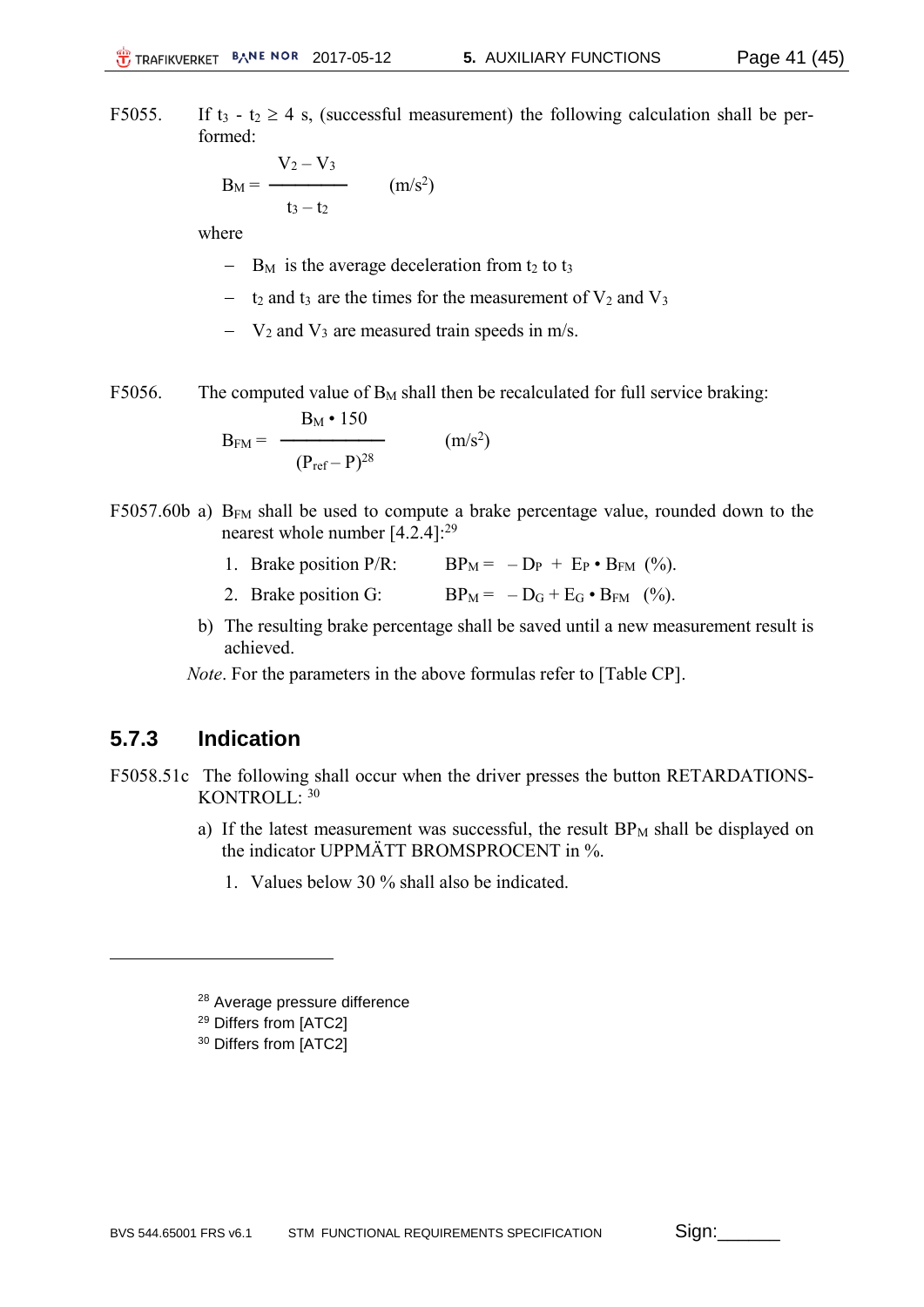- b) Exception to a): The displayed value shall not be higher than  $BP_0$ , the original STM brake percentage parameter, which was received during the latest train data entry procedure (not after deceleration measurement).
- c) The valid brake percentage parameter (BP) shall be displayed for comparison.

*Note*. If the last measurement failed there is no  $BP_M$  to display, but  $BP$  is still indicated within parentheses for comparison.

## <span id="page-41-0"></span>**5.7.4 Updating the brake percentage parameter**

- F5059.51b If DecelMeas in [Table CP] is configured as "enabled, and update of BP is handled also at speed" the following shall apply: Whether the last measurement was successful or not, it shall always be possible for the driver to update the valid STM brake percentage parameter (BP) according to the following rules: <sup>31</sup>
	- a) The displayed brake percentage value may be increased or decreased by the driver, as long as it does not exceed the value of BP<sub>O</sub>.
	- b) If the STM accepts the changed brake percentage value, it shall be entered when the driver presses the button ÄNDRA BROMSPROCENT.
		- 1. This shall be done whether the train is running or not.
	- c) The entered value shall update BP, the valid brake percentage parameter, which in its turn shall update the full service brake deceleration parameter, see also [4.2].
	- d) The new accepted BP value shall not affect  $BP<sub>O</sub>$ .
	- e) The original brake percentage  $BP<sub>O</sub>$  shall only be updated during the normal data entry procedure (while the train is stationary).
- F5060.51c If DecelMeas in [Table CP] is configured as "enabled and update of BP is handled also at speed", the following information to the ETCS shall be handled..
	- a) ETCS shall be informed when the brake percentage parameter BP has changed after an STM deceleration measurement.

*Note.* This information is not used by an ETCS standard equipment.

b) Reserve.

 $\overline{a}$ 

c) Suitable data packet/s shall be used for this purpose.

<sup>31</sup> Differs from [ATC2]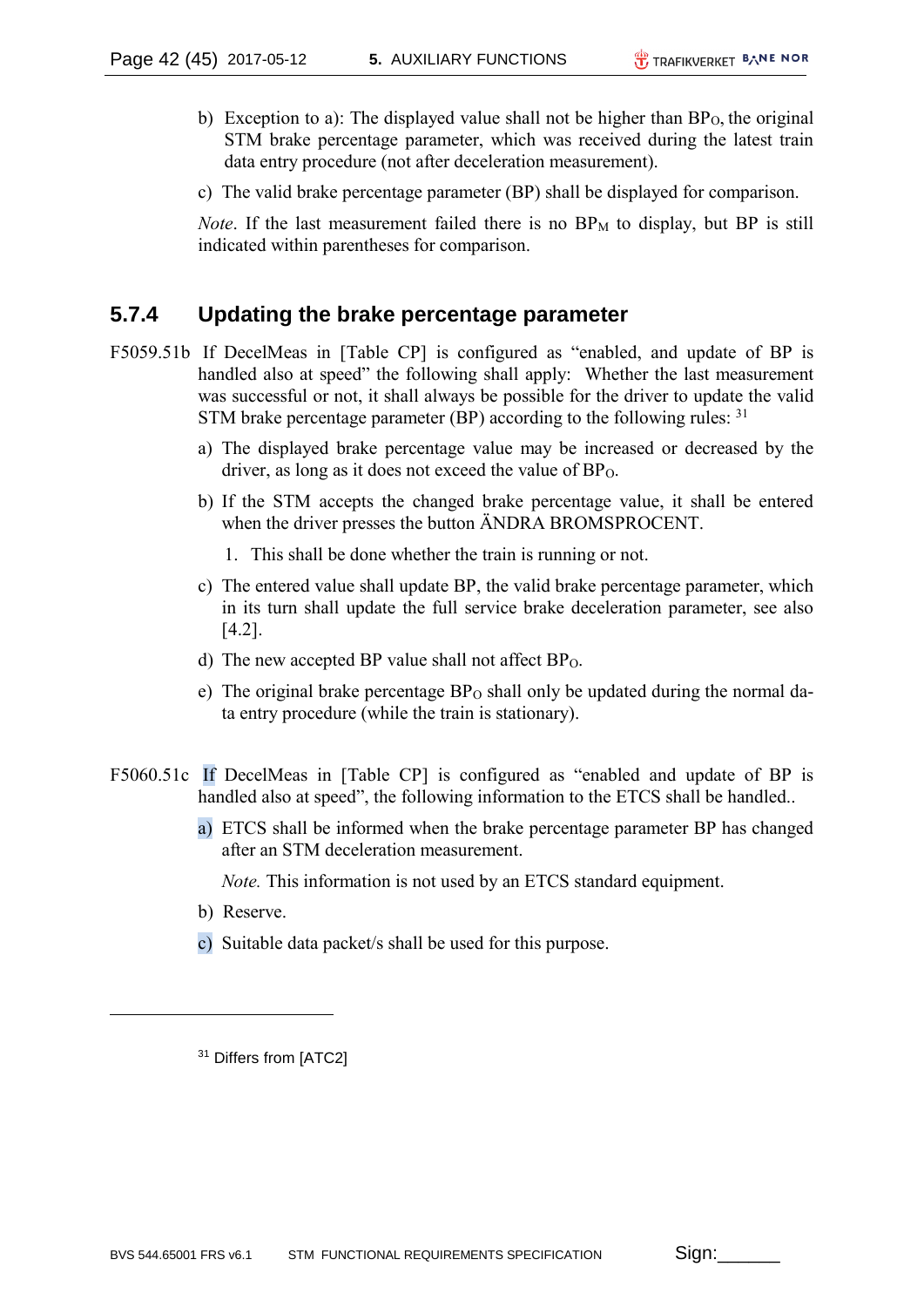#### A5060.51p Reserve.

- a) Reserve.
- b) Reserve.
- c) Reserve.
- F5061.51a If DecelMeas in [Table CP] is configured as "enabled and update of BP is handled also at speed", the following information from the ETCS shall be handled.
	- a) The STM shall be able to receive a changed brake percentage parameter from the ETCS (due to an ETCS deceleration measurement).

*Note.* This information is not given by an ETCS standard equipment.

- b) 1. This shall apply independently of train speed.
	- 2. This shall apply at least in the STM states HS and DA.
- c) Suitable data packet/s shall be used for this purpose.

*Note*. The BP value shall be limited to 170.

- d) Reserve.
- e) The new BP value shall be limited by  $BP<sub>O</sub>$ , the original brake percentage value.
- f) When the new BP has been received, the STM shall recalculate the full service brake deceleration parameter  $B_F$ .

*Note.* This change will not affect any active braking curves.

*Note.* Both the STM and the ETCS save their valid train parameters during their own "resting" periods (while another system is in charge). These parameters can be re-activated when needed*.*

#### A5061.51b Reserve.

- a) Reserve.
- b) Reserve.
- c) Reserve.
- d) Reserve.
- e) Reserve.
- f) Reserve.

*Note*. Reserve.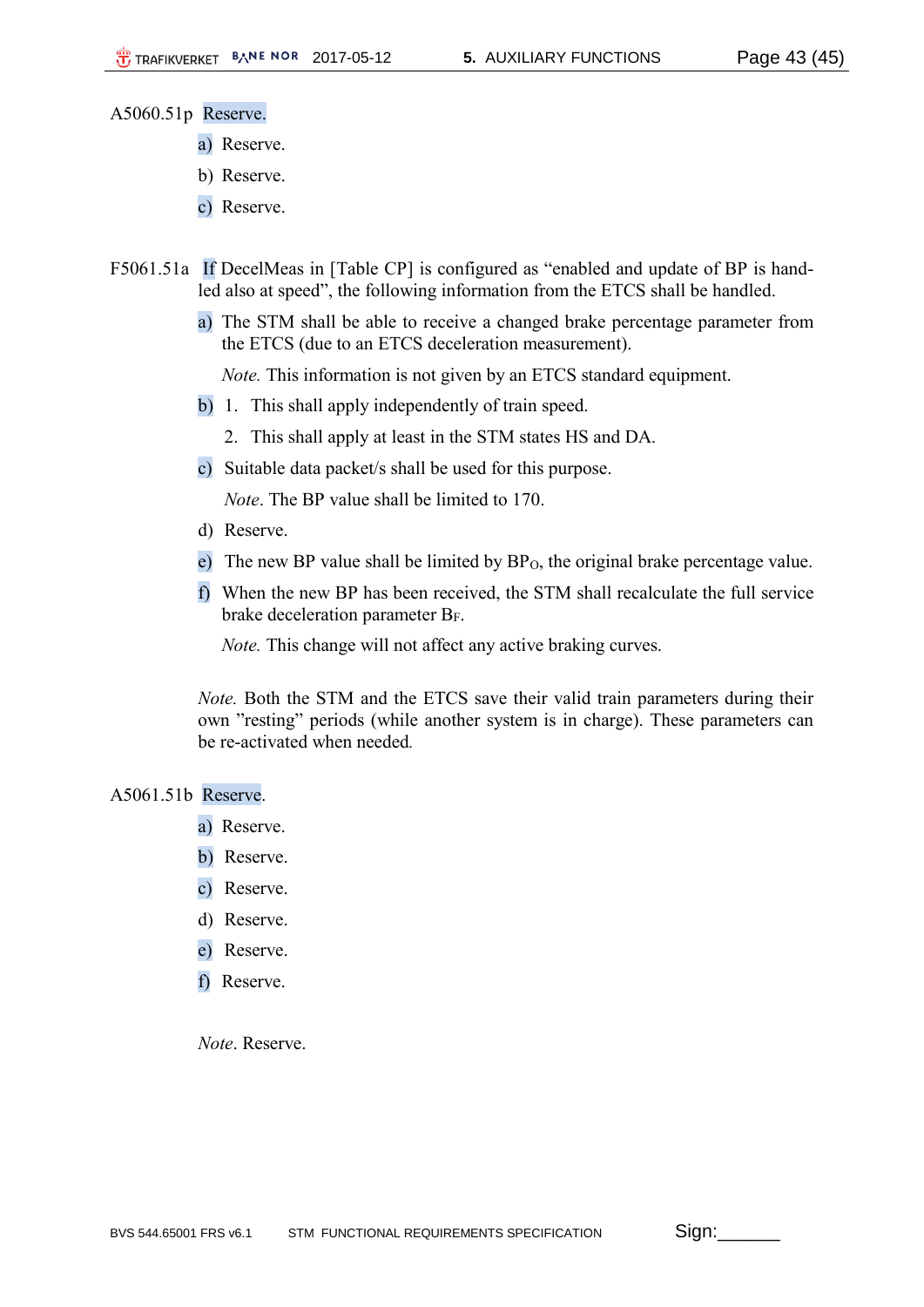(blank)